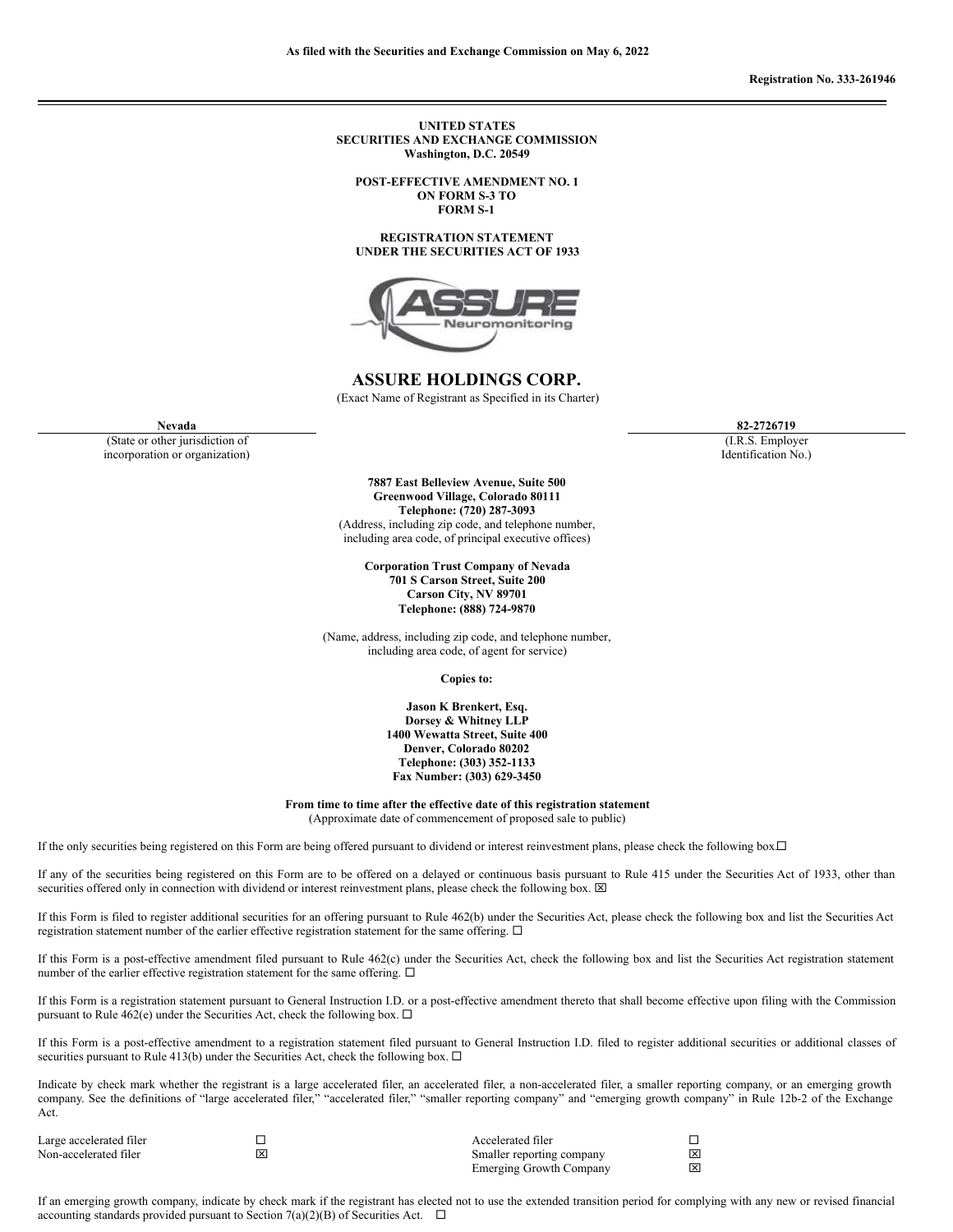## **STATEMENT PURSUANT TO RULE 429(b)**

This registration statement also acts as post-effective amendment No. 2 to the registrant's registration statement on Form S-1 (333-251829) related to the resale of up to 6,331,598 shares of common stock, as adjusted from 32,715,404 shares of common stock to reflect the registrant's 5 to 1 share consolidation in September of 2021, for sale by selling stockholders named therein. The registrant is filing a single prospectus in this registration statement, pursuant to Rule 429 under the Securities Act, in order to satisfy the requirements of the Securities Act for the offering in its Registration Statements on Form S-1 (333-261946) and Form S-1 (333-251829) (collectively the "Prior Registration Statements"). The prospectus in this Registration Statement is a combined prospectus for (i) 5,352,036 shares of common stock remaining for resale under the Form S-1 (333-251829) and (ii) 979,562 shares of common stock remaining for resale under the Form S-1 (333-261946). The combined prospectus in this registration statement constitutes a post-effective amendment to each of the Prior Registration Statements, which shall hereafter become effective concurrently with the effectiveness of this registration statement. The post-effective amendment is being filed by the Registrant to (i) reflect that shares of common stock were previously sold by selling stockholders named in the Prior Registration Statements on Form S-1 (333-251829) and Form S-1 (333-261946), (ii) add its financial statements for the fiscal year ended December 31, 2021 and 2020, (iii) update the related management's discussion and analysis of financial condition and results of operations and (iv) to reflect recent material events. If any securities previously registered under the Prior Registration Statements are offered and sold before the effective date of this registration statement, the amount of previously registered securities so sold will not be included in the prospectus that is a part of this registration statement.

Pursuant to Rule 416, this Registration Statement also covers additional securities that may be offered as a result of anti-dilution provisions regarding stock splits, stock dividends, or similar transactions relating to the shares of common stock issuable upon exercise of warrants covered by this registration statement.

We hereby amend this registration statement on such date or dates as may be necessary to delay our effective date until we will file a further amendment which specifically states that this Registration Statement shall thereafter become effective in accordance with Section 8(a) of the Securities Act of 1933 or until this Registration Statement will become effective on such date as the Securities and Exchange Commission, in accordance with Section 8(a) may determine.

The information in this prospectus is not complete and may be changed. Assure Holdings Corp. may not sell the securities until the Registration Statement filed with the Securities and Exchange Commission, of which this prospectus is a part, is effective. This prospectus is not an offer to sell these securities and is not soliciting an **offer to buy these securities in any state where the offer or sale is not permitted.**

**Subject to Completion: Dated May 6, 2022**

#### **PRELIMINARY PROSPECTUS**



**ASSURE HOLDINGS CORP.**

## **SHARES OF COMMON STOCK**

This prospectus covers up to 6,331,598 shares of our common stock that may be offered for resale or otherwise disposed of by the selling stockholders set forth under the caption "Selling Stockholders" beginning on page 14 of this prospectus, including their pledges, assignees or successors-in-interest. The 4,057,841 shares of our common stock includes:

- · 5,352,036 shares of common stock issued or issuable to such selling stockholders, including 3,271,542 shares of common stock issuable upon the exercise of outstanding warrants, in connection to a private placement consummated on December 1, 2020;
- · 979,562 shares of common stock issued or issuable to such selling stockholders in connection to a private placement consummated on November 15, 2021.

The selling stockholders may sell all or a portion of the shares of common stock beneficially owned by them and offered hereby from time to time directly or through one or more underwriters, broker-dealers or agents. Please see the section entitled "*Plan Of Distribution*" on page 26 of this prospectus for more information. For a list of the selling stockholders, see the section entitled "*Selling Stockholders*" on page 17 of this prospectus. We will bear all fees and expenses incident to our obligation to register the shares of common stock..

We will not receive any proceeds from the resale of any of the shares of common stock by the selling stockholders being registered hereby.

Our common stock is listed on the NASDAQ Capital Market (the "**NASDAQ**") under the symbol "IONM". On May 2, 2022, the last reported sale price of our common stock on the Nasdaq was \$3.79 per share.

Investing in our common stock involves risks. See "Risk [Factors](#page-7-0)" beginning on page 11 of this prospectus and under similar headings in the other documents that are incorporated by reference into this prospectus. You should carefully read and consider these risk factors before you invest in our securities.

We are an "emerging growth company," as defined under the federal securities laws, and, as such, may elect to comply with certain reduced public company **reporting requirements for future filings.**

These securities have not been approved or disapproved by the SEC or any state securities commission nor has the SEC or any state securities commission passed upon the accuracy or adequacy of this prospectus. Any representation to the contrary is a criminal offense.

**PROSPECTUS DATED , 2022**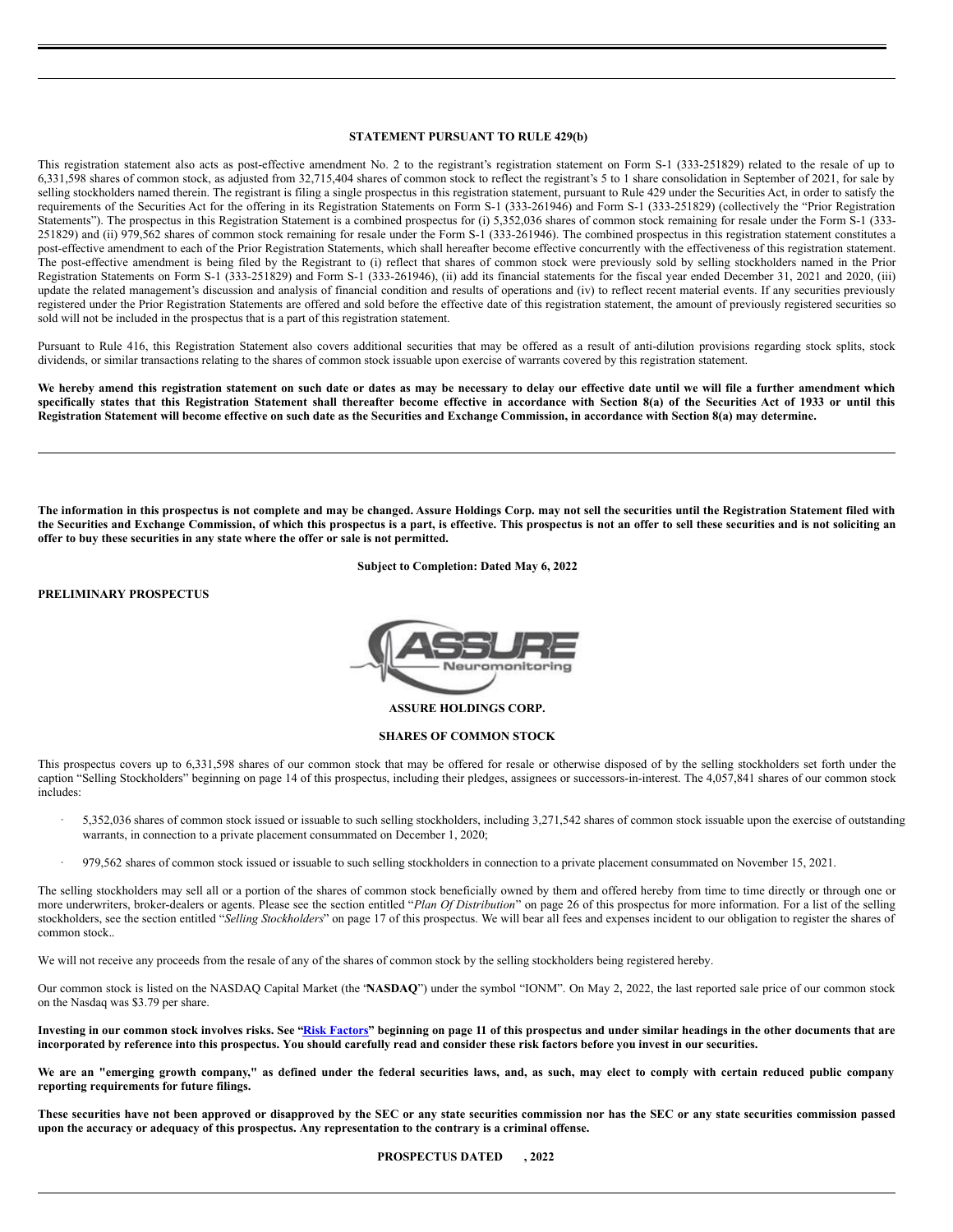## **TABLE OF CONTENTS**

| <b>ABOUT THIS PROSPECTUS</b>                            | $\underline{\textbf{ii}}$ |
|---------------------------------------------------------|---------------------------|
| <b>IMPLICATIONS OF BEING AN EMERGING GROWTH COMPANY</b> | $\underline{\textbf{ii}}$ |
| PROSPECTUS SUMMARY                                      | $\overline{3}$            |
| <b>RISK FACTORS</b>                                     | 11                        |
| FORWARD-LOOKING STATEMENTS                              | 14                        |
| <b>RECENT DEVELOPMENTS</b>                              | 16                        |
| <b>USE OF PROCEEDS</b>                                  | 16                        |
| DETERMINATION OF OFFERING PRICE                         | 16                        |
| <b>DIVIDEND POLICY</b>                                  | 16                        |
| <b>MARKET FOR COMMON SHARES</b>                         | 16                        |
| <b>SELLING STOCKHOLDERS</b>                             | 17                        |
| DESCRIPTION OF CAPITAL STOCK                            | 23                        |
| <b>PLAN OF DISTRIBUTION</b>                             | 26                        |
| <b>LEGAL MATTERS</b>                                    | 27                        |
| <b>EXPERTS</b>                                          | 27                        |
| DOCUMENTS INCORPORATED BY REFERENCE                     | 28                        |
| WHERE YOU CAN FIND MORE INFORMATION                     | $\overline{29}$           |
|                                                         |                           |

i

## <span id="page-2-0"></span>**ABOUT THIS PROSPECTUS**

The registration statement of which this prospectus forms a part that we have filed with the Securities and Exchange Commission, or SEC, includes and incorporates by reference exhibits that provide more detail of the matters discussed in this prospectus. You should read this prospectus together with the documents incorporated herein by reference under "Documents Incorporated by Reference" and the additional information described below under "Where You Can Find More Information."

You should rely only on the information contained in or incorporated by reference in this prospectus and in any free writing prospectus prepared by or on behalf of us. We have not authorized anyone to provide you with information different from, or in addition to, that contained in or incorporated by reference in this prospectus or any related free writing prospectus. This prospectus is an offer to sell only the securities offered hereby but only under circumstances and in jurisdictions where it is lawful to do so. The information contained in or incorporated by reference in this prospectus is current only as of its date. Our business, financial condition, results **of operations and prospects may have changed since that date.**

We are not offering to sell or seeking offers to purchase these securities in any jurisdiction where the offer or sale is not permitted. We have not done anything that would permit this offering or possession or distribution of this prospectus in any jurisdiction where action for that purpose is required, other than in the United States. Persons outside the United States who come into possession of this prospectus and any free writing prospectus related to this offering in jurisdictions outside the United States are required to inform themselves about and to observe any restrictions relating to this offering and the distribution of this prospectus and any such free writing prospectus applicable to that jurisdiction.

Unless otherwise indicated, any reference to Assure, or as "we", "us", or "our" refers to Assure Holdings Corp. and its consolidated subsidiaries ("Assure" or the "Company").

Unless otherwise specified, all dollar amounts are expressed in United States dollars. All references to "**C\$**" or "**Cdn\$**" refer to Canadian dollars and all references to "**common** shares" and "shares" refer to the common shares in our capital stock, unless otherwise indicated.All references to the number of common shares and price per common **share have been adjusted to reflect the five-for-one reverse stock split effectuated during September 2021.**

Assure Holdings Corp., the Assure logo and other trademarks or service marks of Assure appearing in this prospectus are the property of Assure or its subsidiaries. Trade names, trademarks and service marks of other companies appearing in this prospectus are the property of their respective holders.

## <span id="page-2-1"></span>**IMPLICATIONS OF BEING AN EMERGING GROWTH COMPANY**

As a company with less than \$1.07 billion in revenue during our most recently completed fiscal year, we qualify as an "*emerging growth company*" as defined in Section 2(a) of the Securities Act, as modified by the JOBS Act. As an emerging growth company, we may take advantage of specified reduced disclosure and other exemptions from requirements that are otherwise applicable to public companies that are not emerging growth companies. These provisions include:

- reduced disclosure about our executive compensation arrangements;
- exemptions from non-binding shareholder advisory votes on executive compensation or golden parachute arrangements; and
- exemption from the auditor attestation requirement in the assessment of our internal control over financial reporting.

We may, and intend to, take advantage of these exemptions for up to five years or such earlier time that we are no longer an emerging growth company. We would cease to be an emerging growth company if we have more than \$1.07 billion in annual revenues as of the end of a fiscal year, if we are deemed to be a large-accelerated filer under the rules of the SEC or if we issue more than \$1.0 billion of non-convertible debt over a three-year period.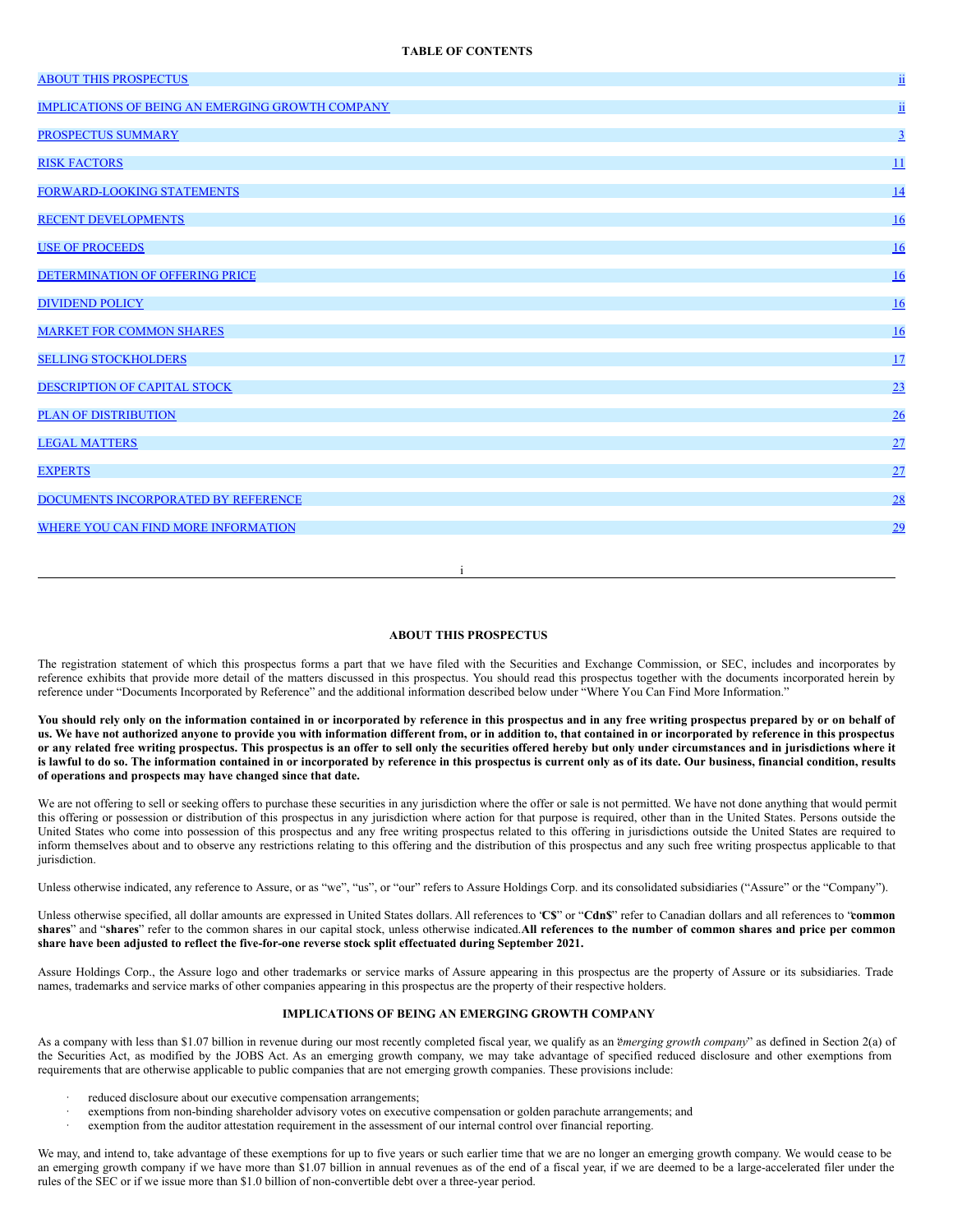## <span id="page-3-0"></span>**PROSPECTUS SUMMARY**

The following highlights certain information contained elsewhere in this prospectus. It does not contain all the details concerning the Offering, including information that may be important to you. You should carefully review this entire prospectus including the section entitled "Risk Factors" and documents, including financial statements incorporated herein by reference. See "Documents Incorporated by Reference" and "Where You Can Find More Information."

### **Our Business**

#### *Overview*

Assure is a best-in-class provider of outsourced Intraoperative Neurophysiological Monitoring ("IONM") and an emerging provider of remote neurology services. The Company delivers a turnkey suite of clinical and operational services to support surgeons and medical facilities during invasive procedures. IONM has been well established as a standard of care and risk mitigation tool for various surgical verticals such as neurosurgery, spine, cardiovascular, orthopedic, ear, nose, and throat ("ENT"), and other surgical procures that place the nervous system at risk. Accredited by The Joint Commission, Assure's mission is to provide exceptional surgical care and help make invasive surgeries safer. Our strategy focuses on utilizing best of class personnel and partners to deliver outcomes that are beneficial to all stakeholders including patients, surgeons, hospitals, insurers, and shareholders.

During each procedure, Assure provides two types of services, the Technical Component and Professional Component of IONM. Our in-house Interoperative Neurophysiologists ("INP") provide Technical Component IONM services from the operating room throughout the procedure, while the telehealth-oriented supervising practitioners provide a level of redundancy and risk mitigation in support of the onsite INPs and surgical team. In addition, Assure offers a comprehensive suite of IONM services, including scheduling the INP and supervising practitioner, real time monitoring, patient advocacy and subsequent billing and collecting for services provided.



Historically, the foundation of Assure's business has been providing the Technical Component of IONM via our INP staff. We employ highly trained INPs, which provide a direct point of contact in the operating room during the surgeries to relay critical information to the surgical team. In our one-to-one model, Assure pairs a surgeon with a team of INPs to promote a level of familiarity, comfort and efficiency between the surgeon and the INP. Each INP has the ability to handle approximately 200 cases annually. Our INPs monitor the surgical procedure using state of the art, commercially available, diagnostic medical equipment. Assure INP's are certified by a third-party accreditation agency. The success of our service depends upon the timely and successful interpretation of the data signals by our INPs and thereafter to quickly determine if there is a deficiency and the surgical intervention required to positively impact the patient and surgery. Employing this model, Assure has rapidly expanded its operational footprint from a home base in Colorado and increased its number of managed cases from approximately 1,600 in 2017 to approximately 17,400 in 2021.

3



Beginning in the second quarter of 2021, Assure began executing on its long-term vertical integration plan by expanding into remote neurology services As a result, Assure began delivering remote neurology services in support of the surgical team and INPs rather than exclusively relying on third- party supervising practitioners as it had previously. Assure is transitioning the Professional Component of its IONM service offering. We currently have supervising practitioners employed and working

ii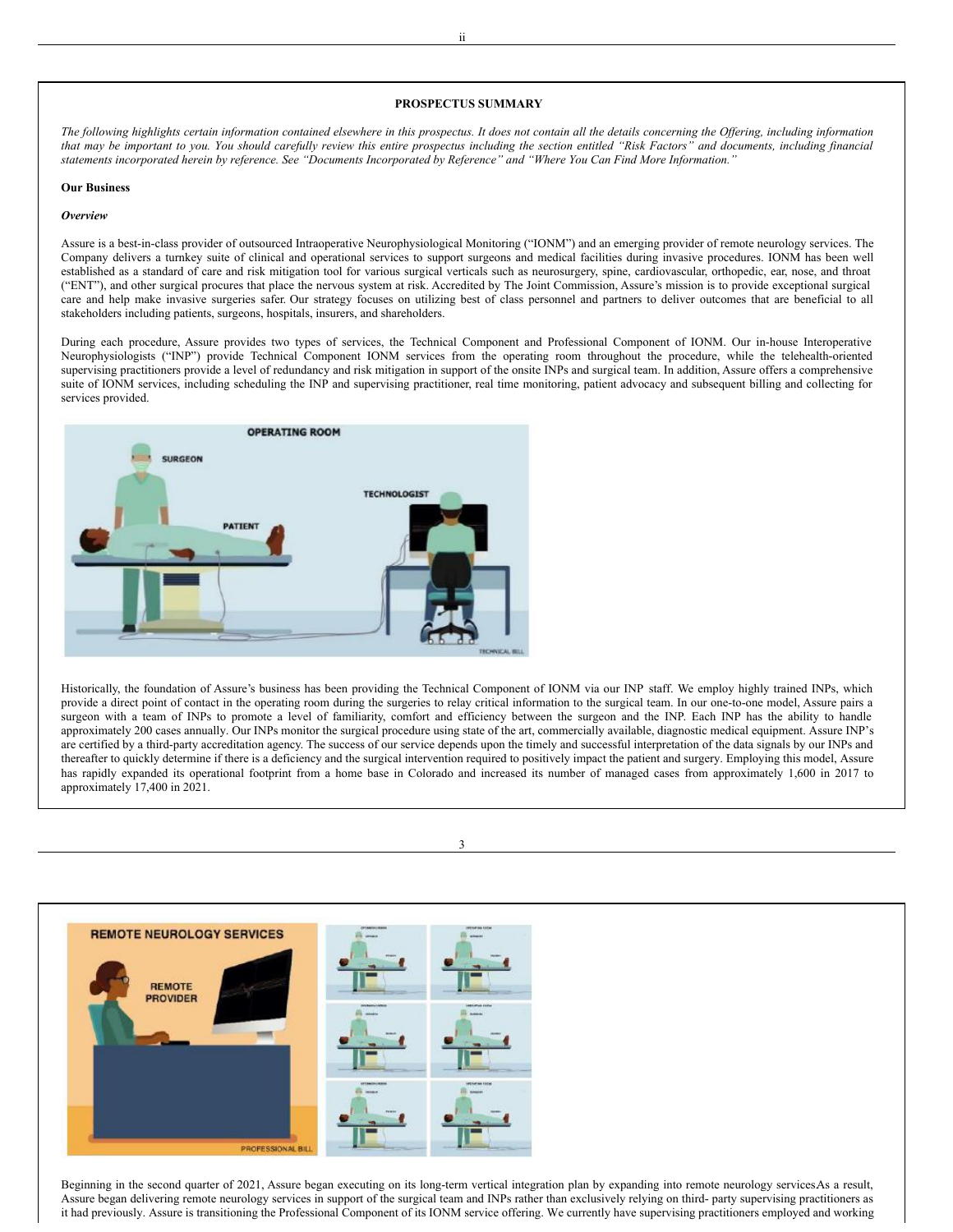with surgical teams and our INPs from remote locations. They are utilizing equipment and training to monitor electroencephalographic ("EEG") and electromyography ("EMG") and a number of complex modalities during surgical procedures to pre-emptively notify the underlying surgeon of any nerve related issues that are identified.

Remote neurology services is a one-to-many model, and as a result, has a different financial profile than the Technical Component. Supervising practitioners provide remote neurology services from an off-site location and maintain the ability to manage multiple cases simultaneously. As a result, each supervising practitioner has the ability to handle 2,500 or more cases annually. Patient volume for Assure supervising practitioners are plentiful as they are simply consuming the managed cases created by our INPs performing the Technical Component of IONM. In 2021, Assure performed 17,436 total managed cases including managing approximately 2,100 remote neurology cases. The number of remote neurology managed cases is expected to expand significantly as our supervising practitioners' ramp-up and more are added to the team.

Bringing the Professional Component of IONM in-house generates a number of positives for Assure. First, we will be able to oversee quality of service for providing remote neurology services. This commitment to quality supports our efforts to sign new in-network agreements with insurance payors and facility-wide agreements with hospitals. Second, by bringing the remote neurology function in-house, we are able to significantly reduce cost of delivery, allowing the Company to improve our profitability on every case we perform. Our objective is to cut the cost of delivery for remote neurology services by 50% going forward. Additional scale will serve as a catalyst for margin expansion in the future. Third, for most of the cases we perform, remote neurology services represent the creation of a new revenue stream. Fourth, providing remote neurology services for IONM creates opportunities in adjacent markets where similar remote neurology services are utilized. The shift to providing remote neurology ourselves was straightforward. We had already built the platform and maintained the patient volume. Insourcing this process is simply a matter of replacing contractors with Assure supervising practitioners to service this volume. The result will be higher margins, a new revenue stream and turning cash over more quickly.

4



Over the past two years Assure has built a platform to support our future growth and development. The attributes of our platform detailed in the graphic above include: maintaining exceptional clinical operations, automating our revenue cycle management function and collecting cash faster, boosting managed care through the signing of in-network agreements with insurance payors, minimizing operational bottlenecks, particularly around onboarding and credentialing, instituting an ongoing training and development program for clinical staff to ensure we maintain industry-leading skills and performance, and successful execution on an M&A strategy in a highly fragmented market that has led to three accretive transactions over the past two years. This platform was built with the intent of having these key functional areas support IONM in our key surgical verticals including: spine, neurosurgery, vascular, ENT and orthopedic. As we transition to becoming a provider of remote neurology services, we believe our expertise in IONM will assist us in entering adjacent markets in which Assure supervising practitioners can also provide patient services. We expect to begin providing services in new verticals including EEG, epilepsy, sleep study and stroke by leveraging key competencies we have built over the past two years.

In 2021, Assure provided IONM services for approximately 258 surgeons in 150 hospitals and surgery centers (which we refer to as "Procedure Facilities") located in: Colorado, Texas, Louisiana, Pennsylvania, Michigan, South Carolina, Arizona, Kansas, Missouri, Nebraska, Nevada and Utah. Our continued organic geographic expansion initiatives, including facility-wide outsourcing agreements with medical facilities and hospital networks, potential for selective acquisitions, and the extension of our platform into remote neurology services, is expected to generate substantial growth opportunities going forward.

Clinical leadership, surgeon support and patient care are Assure's cornerstones. We make substantial ongoing investments in our training and development of clinical staff and have created a fellowship program to rigorously train new INPs to cost-effectively join the Assure team. In addition, we have partnered with the internationally renowned Texas Back Institute on clinical research relating to IONM safety and efficacy. Isador Lieberman, M.D., the president and director of the scoliosis and spine tumor program at the Texas Back Institute, is a member of Assure's Medical Advisory Committee.

#### *Our Strategy*

Our strategy is to build a telehealth remote neurology services company with exceptional capabilities in IONM and numerous adjacent markets

We have a history of providing industry-leading IONM services with an emphasis on clinical excellence and patient well-being, and we are in the midst of a significant transformation to position ourselves for growth. With our focus on execution and providing a high level of patient care, we are transforming from being a provider of the Technical Component of IONM utilizing a one-to-one model of INPs in the operating room to a business that also provides the Professional Component of IONM via off-site remote neurology services in a far more scalable one-to-many model. The next step in our development will be expanding into adjacent remote neurology markets while utilizing the same platform and employees. This will extend our reach and redefine our position in the industry. We are thoughtfully deploying capital and focusing our investment in high potential growth initiatives including: organically expanding into new states, growing our remote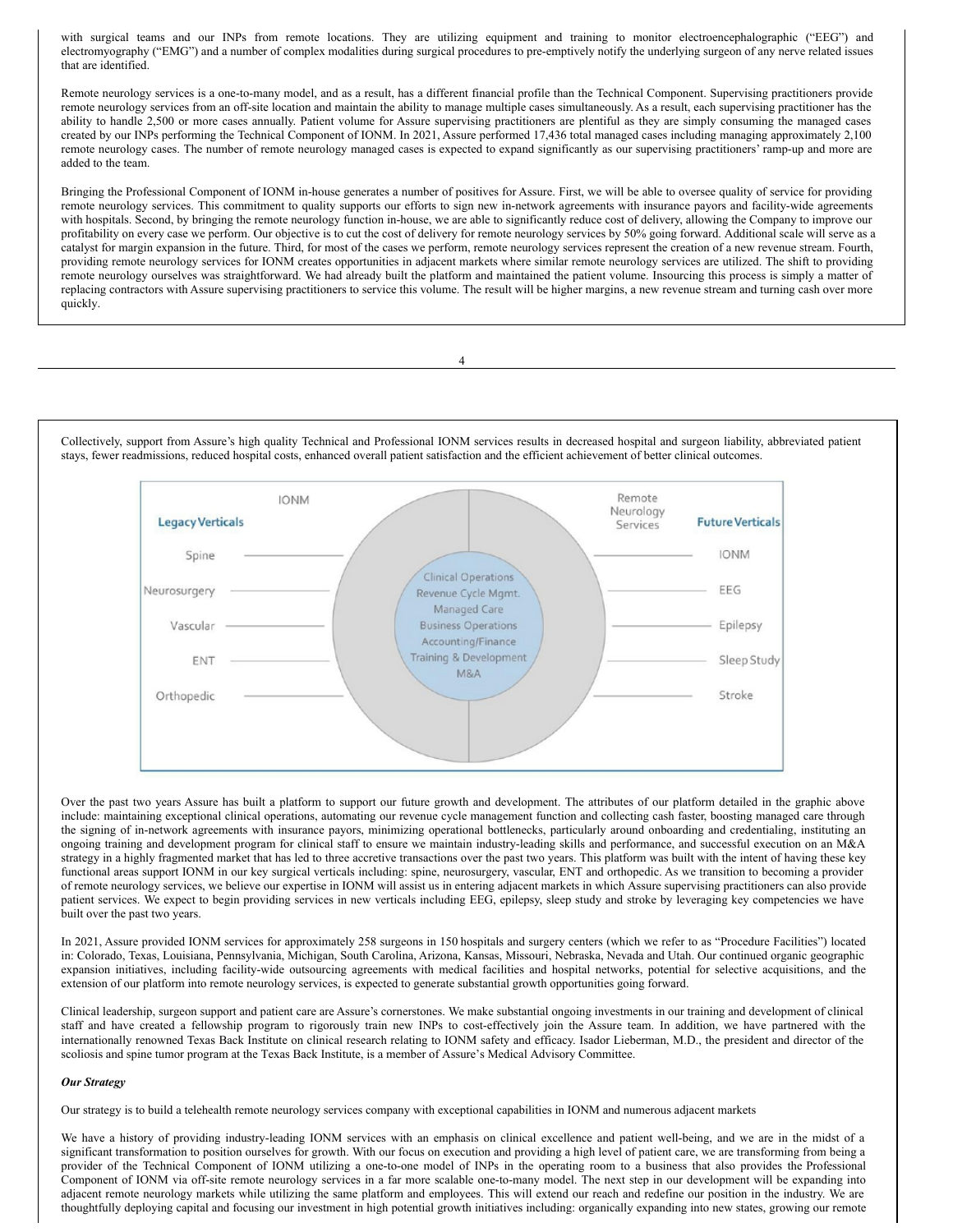neurology platform, signing new IONM outsourcing agreements with hospitals and medical facilities, as well as opportunistic M&A. In addition, we are investing to make our revenue cycle management function more automated, improving the velocity of our cash collections. The data and analytics-driven Company we are building will play a bigger role in the success of our key stakeholder groups: surgeons, hospitals, insurance companies and patients, and in turn deliver attractive returns to our stockholders.

5

#### *Our Responsibilities*

Assure offers a turnkey full suite of IONM services including scheduling of the INP and supervising practitioner, real time monitoring and subsequent billing for services provided.

Prior to a patient's procedure, Assure will coordinate with the surgeon's office to obtain the necessary information and documentation to provide IONM services, such as the patients' insurance information, patients' demographic information and office/clinic notes. We provide educational materials to the surgeons office for inclusion in each surgical patient's pre-operative packets to educate and provide comfort to the patient about IONM services. Prior to the surgery, an Assure patient advocate connects with the patient to explain our role during the surgery, the benefits of IONM and billing issues that may affect the patient. Assure's INP will arrive at the hospital with an IONM unit and disposable supplies and electrodes. The INP meets with the patient to explain their role during the surgery, discuss the patients' pertinent past medical history, explain the risks and benefits associated with IONM and have the patient sign consenting forms for IONM to be utilized on their procedure.

All IONM procedures include both technical services (performed by INPs) and professional services (performed by supervising practitioners).During the surgery, the INP will continuously monitor the functional integrity of the peripheral or central nervous system by recording, troubleshooting, documenting and communicating activity arising from the brain, spinal cord, peripheral nerves, somatosensory or motor nerve systems using the IONM unit provided by Assure and communicating results in real-time to the surgeon. The INP and surgeon are supported by an off-site supervising practitioner providing remote neurology oversight services. The supervising practitioner also monitors the functional integrity of the peripheral or central nervous system throughout the procedure communicating in real-time with the surgeon and INP throughout the process. In some cases (and increasingly), remote neurology services are performed directly by Assure's supervising practitioners. In other instances, these services are provided by and through subsidiaries, which owns interest in entities that either directly perform the Professional Component through third party contracted neurologists or oversight reading physicians.

#### *Assure Interoperative Neurophysiologists*

Assure currently employs specialized IONM INPs that are board certified CNIM or board eligible CNIM by ABRET. ABRET seeks to encourage, establish and maintain standards of clinical EEG, Evoked Potential Technology, and Neurophysiologic Intraoperative and long-term monitoring, by offering credentialing exams to evaluate the skills and knowledge of technologists, and by supporting lab accreditation.

Assure has developed an Intraoperative Neurophysiologist Fellowship program. This Fellowship program trains new INPs from start to board certification, allowing for consistently high caliber well trained professional INPs for placement into emerging and growing markets. Training and developing our own talent pool allow for more flexible scalability.

## *Assure Supervising Practitioners*

Assure currently employ supervising practitioners performing remote neurology services. These physicians are highly trained and are specialized in providing off-site tele neurology services. Multiple Assure supervising practitioners have already received the training necessary to provide remote neurology services in targeted expansion markets including EEG.

| I<br>٦<br>۰, |
|--------------|
|--------------|

## *Commercial Insurance*

Following the procedure, assuming the patient has health care insurance under a commercial health care policy, we will invoice the insurance company directly for IONM services. The invoice provided to the insurance company will detail each modality monitored by the INP for the neural protection of the patient during the procedure. After we have submitted the claim to the private insurance company, our patient advocate will contact the patient to further explain the details on the explanation of benefits insurance form and to ensure the patient was satisfied with the level of service provided by us.

## *Facility Billing*

In the event a patient is uninsured or has insurance coverage under a government health care policy (Medicare, Medicaid, Tricare or Veterans Administration) the facility where the procedure took place will be billed for the IONM services for the patient, as agreed to in each facility service contract.

#### *Hospital Agreements*

Assure Neuromonitoring must enter into a contracted services agreement with each procedure facility it provides IONM services prior to initiating IONM services. The purpose of these agreements is to ensure that Assure provides its services in accordance with all regulatory and accreditation standards, including those requirements imposed by The Joint Commission, the Centers for Medicare and Medicaid Services and all applicable federal, state and local laws.

Pursuant to these agreements, Assure Neuromonitoring has agreed to provide IONM services and shall ensure the real-time interpretation of such monitoring to patients.

Each INP is required to be approved and decreed privileges to practice IONM by each of the contracted facilities. All INP who are performing onsite monitoring must be certified or board eligible from one of the following organizations (i) American Board of Neurophysiologic Monitoring; (ii) American Board of Electrodiagnostic Technologists; or (iii) ABRET.

#### *Payment for services, revenue mix and seasonality*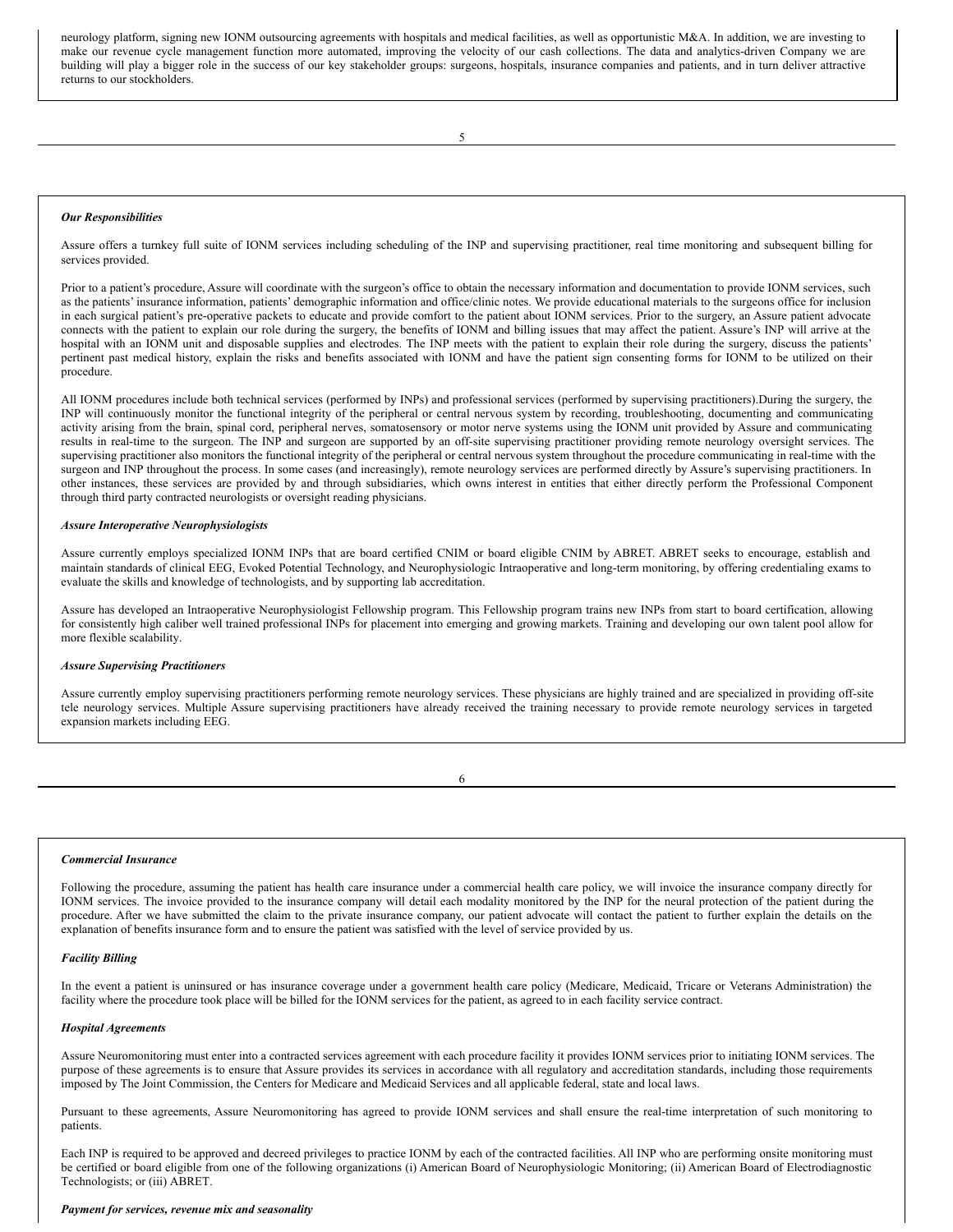Over half of Assure's patients commonly have commercial health insurance coverage ("Commercial Payor") and we are compensated via their health insurance plan. Assure's commercial insurance patients represent the significant majority of our revenue and profit margin. We produce separate bills for the Technical Component and the Professional Component of the IONM services we perform. The remainder of our patients, who do not have commercial insurance coverage, compensate us via hospital agreements. Regardless of type of payment and whether the patient has commercial insurance coverage, Assure provides the same high level of service and quality of care.

The majority of our commercial payors are billed out-of-network and we negotiate payment for each claim. The remainder of commercial payors utilize a contracted rate. The majority of contracted rates are via indirect agreements with third-party organizations or related entities of the commercial payor with a smaller portion in direct agreements with contracted rates.

We bill, collect and keep 100% of the revenue associated with the Technical Component of the services we provide. For the Professional Component, when the supervising practitioner is an Assure employee or where we 100% own the entity managing the procedure the Company bills, collects and keeps 100% of the revenue. In instances in which the Professional Component are provided via Managed Service Agreements ("MSAs") with surgeons or through agreements with Professional Entities ("PEs"), we engage in a revenue share based on percent of revenue and net income.

In addition, the surgical segment of the health care industry tends to be impacted by seasonality due to the nature of most benefit plans resetting on a calendar year basis. As patients utilize and reduce their remaining deductible throughout the year, we typically see an increase in volume throughout the year with the biggest impact coming in the fourth quarter. Historically, our annual revenues are overweighted in the fourth quarter.

7

Seasonality impacts our revenue mix for similar reasons. As patients with commercial insurance utilize and reduce their remaining deductible throughout the year, we typically see an increase in volume with the biggest impact coming in the fourth quarter. Historically, our revenue mix is relatively overweighted to patients with commercial insurance in the second half of the year and to patients with government insurance in the first half of the year.

## *Impact of the Covid-19 Pandemic*

Our business and results of operations have been, and continues to be, adversely affected by the global COVID-19 pandemic and related events and we expect its impact to continue. Although a significant portion of our anticipated revenue for 2022 is derived from fixed-fee and minimum-guarantee arrangements, primarily from large, well-capitalized customers which we believe somewhat mitigates the risks to our business, our per-unit and variable-fee based revenue will continue to be susceptible to the volatility, supply chain disruptions, microchip shortages and potential market downturns induced by the COVID-19 pandemic. See "Item 7. Management's Discussion and Analysis of Financial Condition and Results of Operations" for a more detailed discussion of the impact of COVID-19 on our operations

#### **Corporate Development**

#### *Assure Holdings Corp.*

Assure Holdings Corp., formerly Montreux Capital Corp, a Canadian Capital Pool Company ("Montreux"), was formed under the British Columbia Business Corporations Act in British Columbia, Canada on September 24, 2007, is a Nevada corporation, existing under the laws of the State of Nevada pursuant to its Articles of Domestication filed with the Nevada Secretary of State on May 15, 2017. A Canadian Capital Pool Company is a special purpose acquisition company organized for the purposes of completing acquisition transactions, known as "qualifying transactions," with operating companies for the purposes of taking the operating companies public in Canada. Qualifying transactions are subject to Canadian securities laws and exchange listing requirements.

#### *Assure Holdings, Inc.*

Our direct subsidiary is Assure Holdings, Inc., a Colorado corporation, formed under the laws of the State of Colorado on November 7, 2016. Assure Holdings, Inc. became a wholly owned subsidiary of Assure Holdings Corp. on May 15, 2017 when Assure Holdings Inc. and its shareholders and Montreux and its shareholders entered into a Share Exchange Agreement pursuant to which the shareholders of Assure Holdings, Inc. received shares of Montreux as consideration for their assignment of their shares in Assure Holdings, Inc. to Montreux in the "Qualifying Transaction" under the rules of the TSX Venture Exchange ("TSX-V"). One of the primary objectives of the Qualifying Transactions was to facilitate our going public and listing on the TSX-V.

Assure Holdings, Inc. is the sole member of Assure Neuromonitoring, LLC ("Assure Neuromonitoring"), a Colorado limited liability company formed under the laws of the state of Colorado on August 25, 2015. Prior to the Qualifying Transaction, Preston Parsons owned a controlling ownership interest in Assure Neuromonitoring. Upon closing of the Qualifying Transaction, Preston Parsons was appointed as a member of the Board of Directors and Chief Executive Officer and held a controlling interest in Assure Holdings Corp. On May 15, 2018, Mr. Parsons resigned as Chief Executive Officer and was appointed as Founder. Mr. Parsons continues to serve as a member of the Board of Directors of Assure Holdings Corp. and is employed by the entity to focus on growth initiatives. Assure Neuromonitoring became a wholly owned subsidiary of Assure Holdings, Inc. on November 7, 2016, when its members assigned their interest in Assure Neuromonitoring to Assure Holdings, Inc. for shares of Assure Holdings, Inc.

Assure Holdings, Inc. is the sole member of Assure Networks, LLC ("Assure Networks"), a Colorado limited liability company formed under the laws of the state of Colorado on November 2, 2016. Prior to the Reorganization and Qualifying Transaction, Preston Parsons owned a controlling ownership interest in Assure Networks. Assure Networks became a wholly owned subsidiary of Assure Holdings, Inc. on November 7, 2016, when its members assigned their interest in Assure Networks to Assure Holdings, Inc. for shares of Assure Holdings, Inc.

8

Assure Holdings, Inc. is the sole member of Assure Equipment Leasing, LLC ("Assure Equipment Leasing"), a Colorado limited liability company formed under the laws of the state of Colorado on April 20, 2020.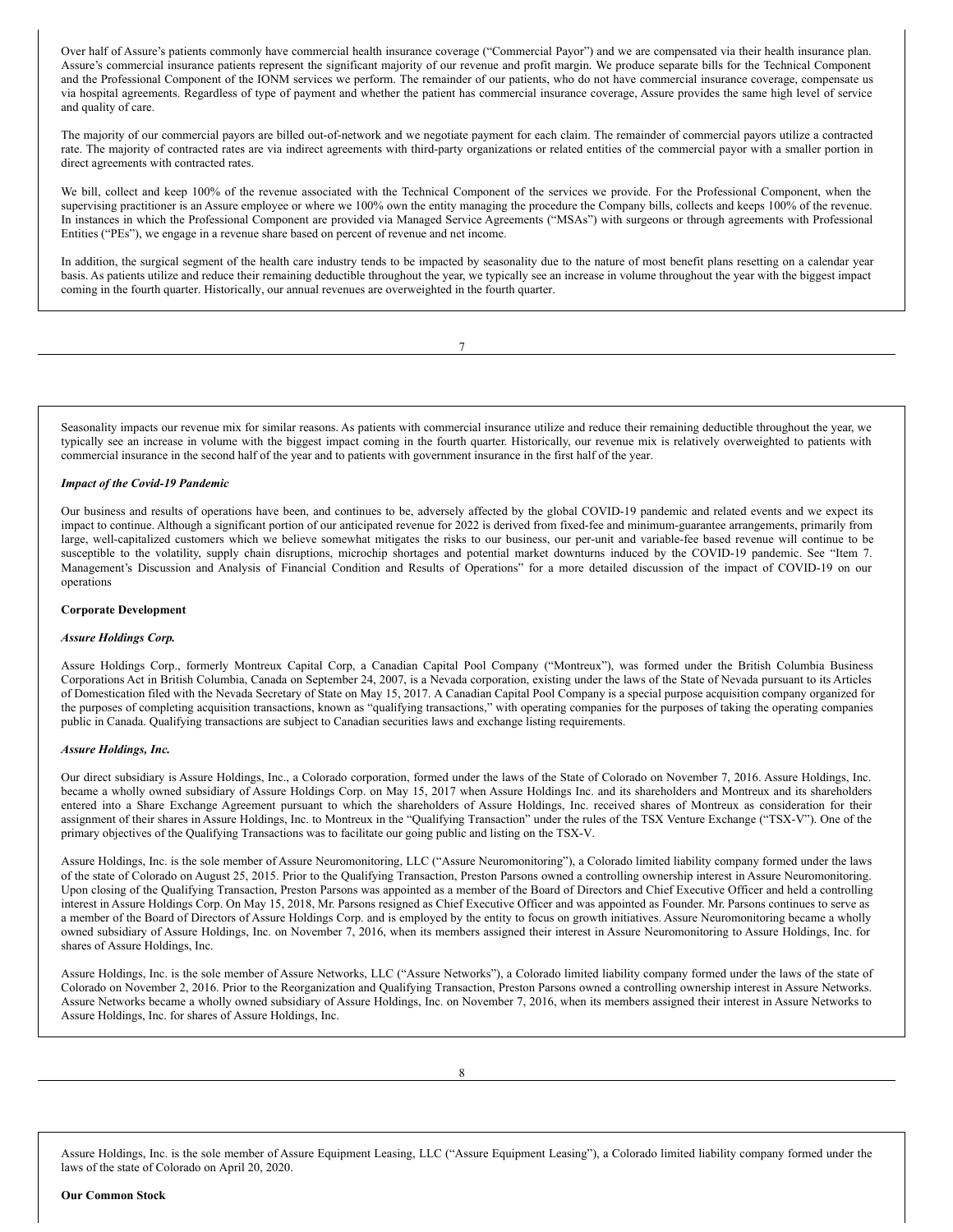Our common stock is listed on the NASDAQ under the symbol "IONM".

#### **Available Information**

Our executive office address is 7887 E. Belleview Ave., Suite 500, Englewood, Colorado 80111. The telephone number for our executive office is (720) 287-3093.

We make available, free of charge, on or through our Internet website, at www.assureneuromonitoring.com, our annual reports on Form 10-K, our quarterly reports on Form 10-Q and our current reports on Form 8-K and amendments to those reports filed or furnished pursuant to Section 13(a) or 15(d) of the Exchange Act. Our Internet website and the information contained therein or connected thereto are not intended to be, and are not, incorporated into this prospectus.

| <b>THE OFFERING</b>                                                                                                                                                                                                                                                                                                                                                                                                     |                                                                                                                                                                                                                                                                                                                              |  |  |  |
|-------------------------------------------------------------------------------------------------------------------------------------------------------------------------------------------------------------------------------------------------------------------------------------------------------------------------------------------------------------------------------------------------------------------------|------------------------------------------------------------------------------------------------------------------------------------------------------------------------------------------------------------------------------------------------------------------------------------------------------------------------------|--|--|--|
| Shares offered by the selling stockholders:                                                                                                                                                                                                                                                                                                                                                                             | 6,331,598 shares of common stock of Assure, par value \$0.001                                                                                                                                                                                                                                                                |  |  |  |
| Offering Price:                                                                                                                                                                                                                                                                                                                                                                                                         | Determined at the time of sale by the selling stockholders                                                                                                                                                                                                                                                                   |  |  |  |
| Common stock outstanding prior to the offering:                                                                                                                                                                                                                                                                                                                                                                         | 12,919,666 shares of common stock $(1)$                                                                                                                                                                                                                                                                                      |  |  |  |
| Common stock outstanding after the offering:                                                                                                                                                                                                                                                                                                                                                                            | 16,191,208 shares of common stock $(1)$                                                                                                                                                                                                                                                                                      |  |  |  |
| Use of Proceeds:                                                                                                                                                                                                                                                                                                                                                                                                        | We will not receive any proceeds from the sale of the shares by selling stockholders covered by this<br>prospectus. We may receive proceeds upon the exercise of warrants for 3,271,542 shares registered<br>for resale hereunder, which we will use for working capital purposes and general corporate expenses.            |  |  |  |
| Listing of Common Stock:                                                                                                                                                                                                                                                                                                                                                                                                | Our common stock is listed on the NASDAO Capital Market (the "NASDAO") under the symbol<br>"IONM.                                                                                                                                                                                                                            |  |  |  |
| Dividend policy:                                                                                                                                                                                                                                                                                                                                                                                                        | We currently intend to retain any future earnings to fund the development and growth of our<br>business. Therefore, we do not currently anticipate paying cash dividends on our common stock.                                                                                                                                |  |  |  |
| <b>Risk Factors:</b>                                                                                                                                                                                                                                                                                                                                                                                                    | An investment in our company is highly speculative and involves a significant degree of risk. See<br>"Risk Factors" on page 11 of this prospectus and other information included in this prospectus for a<br>discussion of factors you should carefully consider before deciding to invest in shares of our<br>common stock. |  |  |  |
| The number of shares of common stock shown above to be outstanding is based on the 12,919,666 shares outstanding as of May 2, 2022 and, for the common<br>(1)<br>stock outstanding after the offering assumes issuance of 3,271,542 shares registered for resale hereunder upon exercise of warrants. The number of shares of<br>common stock outstanding after this offering excludes the following as of May 2, 2022: |                                                                                                                                                                                                                                                                                                                              |  |  |  |
| 668,464 shares of common stock issuable upon the exercise of warrants outstanding at a weighted average exercise price of \$4.49 per share;<br>$\bullet$                                                                                                                                                                                                                                                                |                                                                                                                                                                                                                                                                                                                              |  |  |  |
| 1,187,800 shares of common stock issuable upon the exercise of outstanding stock options with an average weighted exercise price of \$5.56; and<br>٠                                                                                                                                                                                                                                                                    |                                                                                                                                                                                                                                                                                                                              |  |  |  |

1,744,068 shares of common stock issuable upon conversion of convertible notes.

10

## <span id="page-7-0"></span>**RISK FACTORS**

An investment in our common stock involves a high degree of risk. You should carefully consider the risks described below and discussed under the section captioned "Risk Factors" contained in our annual report on [Form](https://www.sec.gov/ix?doc=/Archives/edgar/data/1798270/000155837022003471/ionm-20211231x10k.htm) 10-K for the fiscal years ended December 31, 2021 and 2020, which reports are incorporated by reference in this prospectus, together with all of the other information included in this prospectus or incorporated by reference herein, including any documents subsequently filed and incorporated by reference, before making an investment decision with regard to our securities. See "Documents Incorporated by Reference" and "Where You Can Find More Information" *below.*

The statements contained in this prospectus that are not historic facts are forward-looking statements that are subject to risks and uncertainties that could cause actual results to differ materially from those set forth in or implied by forward-looking statements. If any of the following risks actually occurs, our business, financial condition or results of  $o$ *perations could* suffer.

## **Summary of Risk Factors**

The following is a short description of the risks and uncertainties you should carefully consider in evaluating our business and us which are more fully described in our transition report on Form 10-K for the fiscal years ended December 31, 2021 and 2020, which reports are incorporated by reference in this prospectus. The factors listed below and in the transition report and quarterly report, represent certain important factors that we believe could cause our business results to differ. These factors are not intended to represent a complete list of the general or specific risks that may affect us. It should be recognized that other risks may be significant, presently or in the future, and the risks set forth below may affect us to a greater extent than indicated. If any of the following risks occur, our business, financial condition or results of operations could be materially and adversely affected.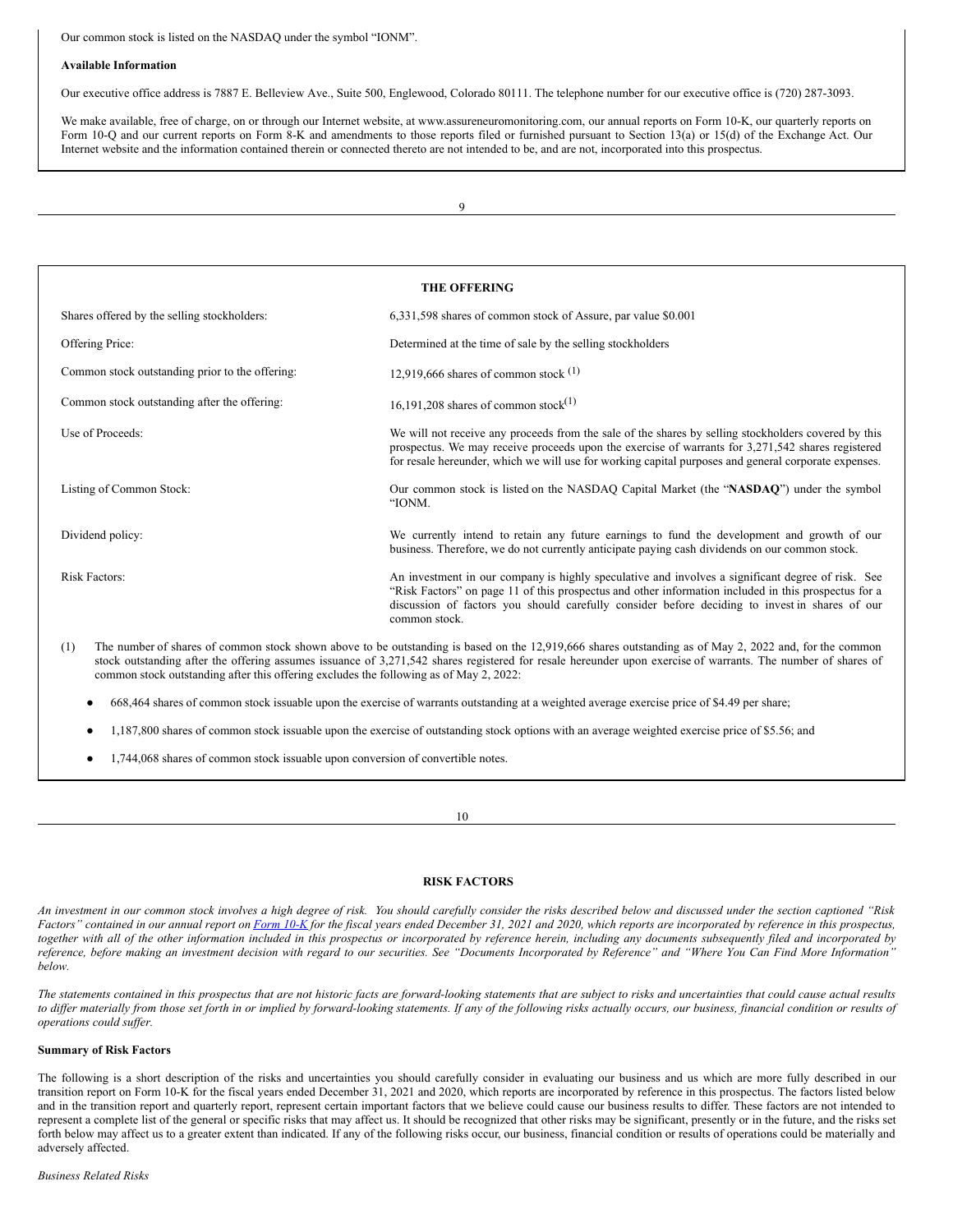- · Our business and operations are subject to risks and uncertainty surrounding the future spread of COVID-19 and related variants as well as the potential impact that these may have on our future operations.
- We have incurred operating losses in some of our historical periods and we could incur additional losses until we successfully integrate acquired practices, improve collections for managed cases and reduce operating expenses.
- We may need to raise additional funds to finance our operations and our expansion and growth plans; we may not be able to do so when necessary, and/or the terms of any financings may not be advantageous to us.
- · Our business is not highly diversified and approximately 75% of our case volume is currently concentrated in Colorado and Texas where we are susceptible to local and regional fluctuations in demand for our service, downturns in the economy, adverse weather conditions, changes in local or state regulations, and other localized market changes.
- We are expanding our offering beyond our legacy provision of the Technical Component of Intraoperative Neurophysiological Monitoring ("IONM") to provide the Professional Component by delivering remote neurology services provided as part of IONM. We face significant competition from other health care providers for patients, physicians, nurses and technical staff. Some of our competitors are larger and have longstanding and well-established relationships with physicians and third-party payors in the community.
- · Our founder and director, Preston Parsons, is our single largest shareholder and beneficially owns approximately 4.3 million shares or 33% of our issued and outstanding shares of common stock. Mr. Parsons has the ability to influence the outcome of matters submitted to our shareholders for approval.
- · Our development will depend on the efforts of key management, key personnel and our relationships with medical partners in the surgical industry, and the loss of any of these people and partnerships, particularly to competitors, could have a material adverse effect on our business.

11

- We depend on payments from third-party payors, including private insurers, managed care organizations and hospitals, which may cause fluctuations in our revenue and delays and uncertainties in the reimbursement rate and the timing of reimbursement.
- State and Federal surprise billing legislation could lead to lower reimbursement rates.
- · Value-based purchasing initiatives of both governmental and private payors tying financial incentives to quality and efficiency of care will increasingly affect the results of operations of hospitals and other health care facilities where we operate and may negatively impact our revenues.
- Public scrutiny of the intraoperative neuromonitoring industry in general could have a material adverse effect on our business and results of operations.
- · Accounting adjustments due to changes in circumstances or estimates may require us to write-off accounts receivables or write-down intangible assets, such as goodwill, may have a material impact on our financial reporting and results of operations.
- Our business strategy has been to grow through expansion. Our efforts to execute our acquisition strategy may be affected by our ability to identify suitable candidates and negotiate and close acquisition transactions on acceptable terms.
- · Our success, in large part, is dependent upon referrals to our physicians from other physicians, systems, health plans and others in the communities in which we operate, and upon our medical staff's ability to maintain good relations with these referral sources.
- We may be involved in lawsuits, claims, audits and investigations, including those arising out of services provided, personal injury claims, professional liability claims, billing and marketing practices, employment disputes and contractual claims.
- We are subject to rising costs, including malpractice insurance premiums or claims may adversely affect our business.
- We are reliant on Software-as-a-Service (Saas) technologies from third parties, which could adversely affect our business.
- · Our business depends on network and mobile infrastructure developed and maintained by third-party providers. Any significant interruptions in service could result in limited capacity, processing delays and loss of customers.
- · Cybersecurity incidents could disrupt business operations, result in the loss of critical and confidential information, and adversely impact our reputation and results of operations.
- We rely on 3rd party software-as-a-service vendors for certain operational and administrative functions.
- There is currently a shortage of certified, interoperative neurophysiologists in the United States.

#### *Health Care Industry Regulatory Risks*

- The health care industry is heavily regulated, and we are required to comply with extensive and complex laws and regulations at the federal, state and local government levels. These regulations include:
	- o Anti-Kickback Statute, a provision of the Social Security Act of 1972
	- o Stark Law, 42 U.S.C. 1395nn, also known as the physician self-referral law

- Health Insurance Portability and Accountability Act of 1996
- o Affordable Care Act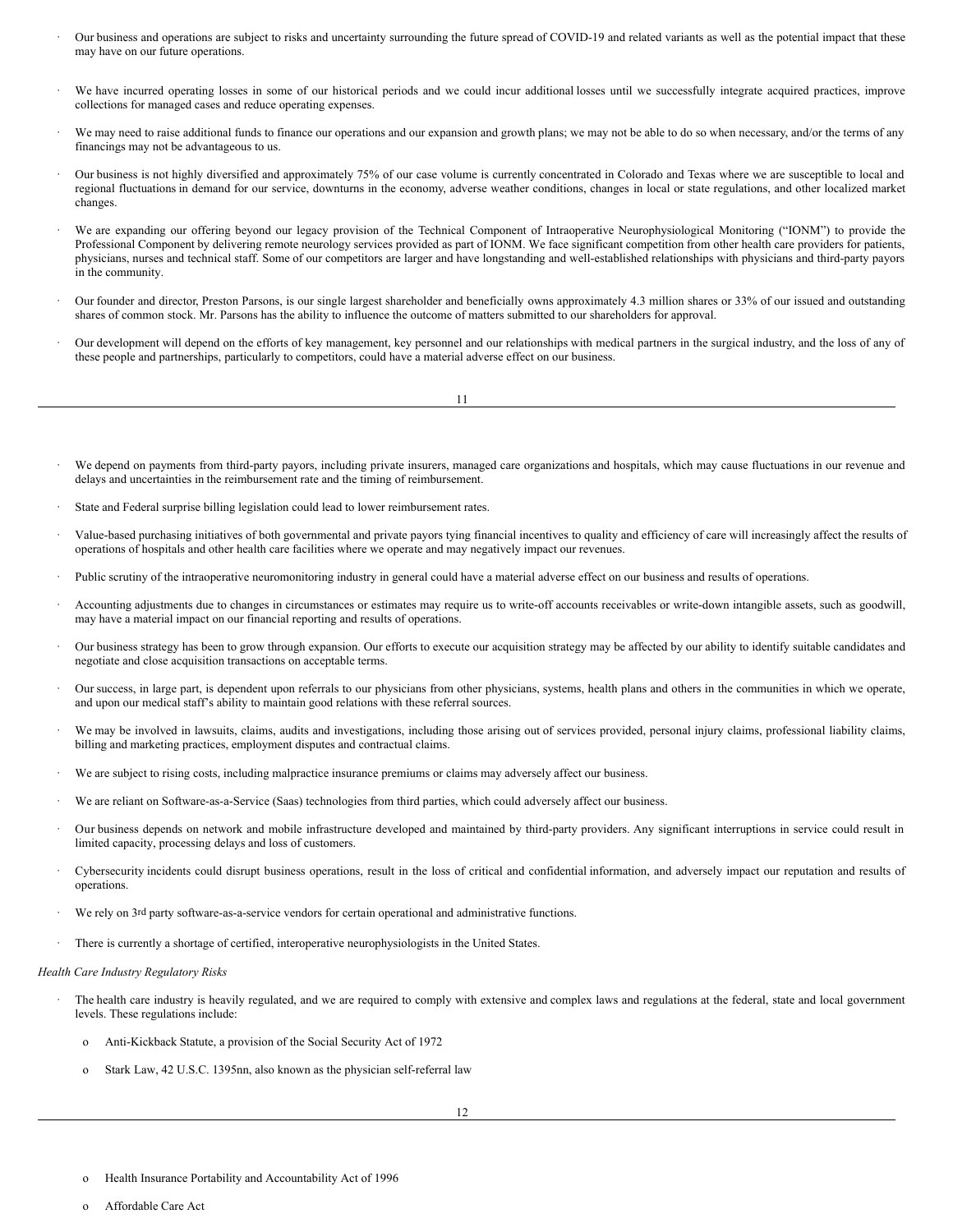- o Health Care and Education Reconciliation Act of 2010
- o Health Insurance Portability and Accountability Act of 1996 ("HIPAA")
- · If we fail to comply with applicable laws and regulations, we could suffer penalties or be required to make significant changes to our operations.
- As a health care provider, we are subject to professional liability claims both directly via our neurophysiologic ("INP") staff and indirectly through the malpractice of our reading partners and surgical partners.
- Political and regulatory changes, including insurance options, billing restrictions, patient rights and reimbursement regulation, may have a negative impact on the health care industry and our business.

#### *Risk Related to our Debenture*

- Restrictive covenants in our loan agreements with Centurion Financial Trust may restrict our ability to pursue our business strategies.
- · Our obligations to Centurion Financial Trust are secured by a security interest in substantially all of our assets, if we default on those obligations, the lender could foreclose on our assets.

#### *Risk Related to our Stock*

- We qualify as an "emerging growth company" under the JOBS Act. As a result, we are permitted to, and intend to, rely on exemptions from certain disclosure requirements.
- · Broad market and industry factors may affect the price of our common shares, regardless of our actual operating performance.
- Our common stock is listed in the U.S. on the NASDAQ Capital Markets.
- The issuance of shares of common stock upon exercise of outstanding warrants could result in substantial dilution to our stockholders, which may have a negative effect on the price of our common stock.

13

#### <span id="page-9-0"></span>**FORWARD-LOOKING STATEMENTS**

This prospectus, the documents incorporated by reference herein and the exhibits attached hereto contain "forward-looking statements" within the meaning of the Private Securities Litigation Reform Act of 1995, including statements regarding future events or our future results of operations, financial condition, business, strategies, financial needs, and the plans and objectives of management, are forward-looking statements. In some cases forward-looking statements can be identified because they contain words such as "anticipate," "believe," "continue," "could," "estimate," "expect," "intend," "may," "might," "ikely," "plan," "potential," "predict," "project," "seek," "should," "target," "will," "would," or similar expressions and the negatives of those terms. Forward-looking statements are based on information available to our management as of the date of this prospectus and our management's good faith belief as of such date with respect to future events and are subject to a number of risks, uncertainties, and assumptions that could cause actual performance or results to differ materially from those expressed in or suggested by the forward-looking statements, in particular the substantial risks and uncertainties related to the ongoing COVID-19 pandemic. Important factors that could cause such differences include, but are not limited to:

- our ability to sustain our revenue growth rate, to achieve or maintain profitability, and to effectively manage our anticipated growth;
- our short operating history makes it difficult to evaluate our business and future prospects;
- our dependence on the commercial success of our clients, the continued growth of the cannabis industry and the regulatory environment in which the cannabis industry operates;
- our ability to attract new clients on a cost-effective basis and the extent to which existing clients renew and upgrade their subscriptions;
- the timing of our introduction of new solutions or updates to existing solutions;
- our ability to successfully diversify our solutions by developing or introducing new solutions or acquiring and integrating additional businesses, products, services, or content;
- our ability to respond to changes within the cannabis industry;
- the effects of adverse changes in, or the enforcement of, federal laws regarding our clients' cannabis operations or our receipt of proceeds from such operations;
- our ability to manage unique risks and uncertainties related to government contracts;
- our ability to manage and protect our information technology systems;
- our ability to maintain and expand our strategic relationships with third parties;
- our ability to deliver our solutions to clients without disruption or delay;
- our exposure to liability from errors, delays, fraud, or system failures, which may not be covered by insurance;
- our ability to expand our international reach;
- our ability to retain or recruit officers, key employees, and directors;
- our ability to raise additional capital or obtain financing in the future;
- our ability to successfully integrate acquired businesses with Assure's business within anticipated timelines and at their expected costs;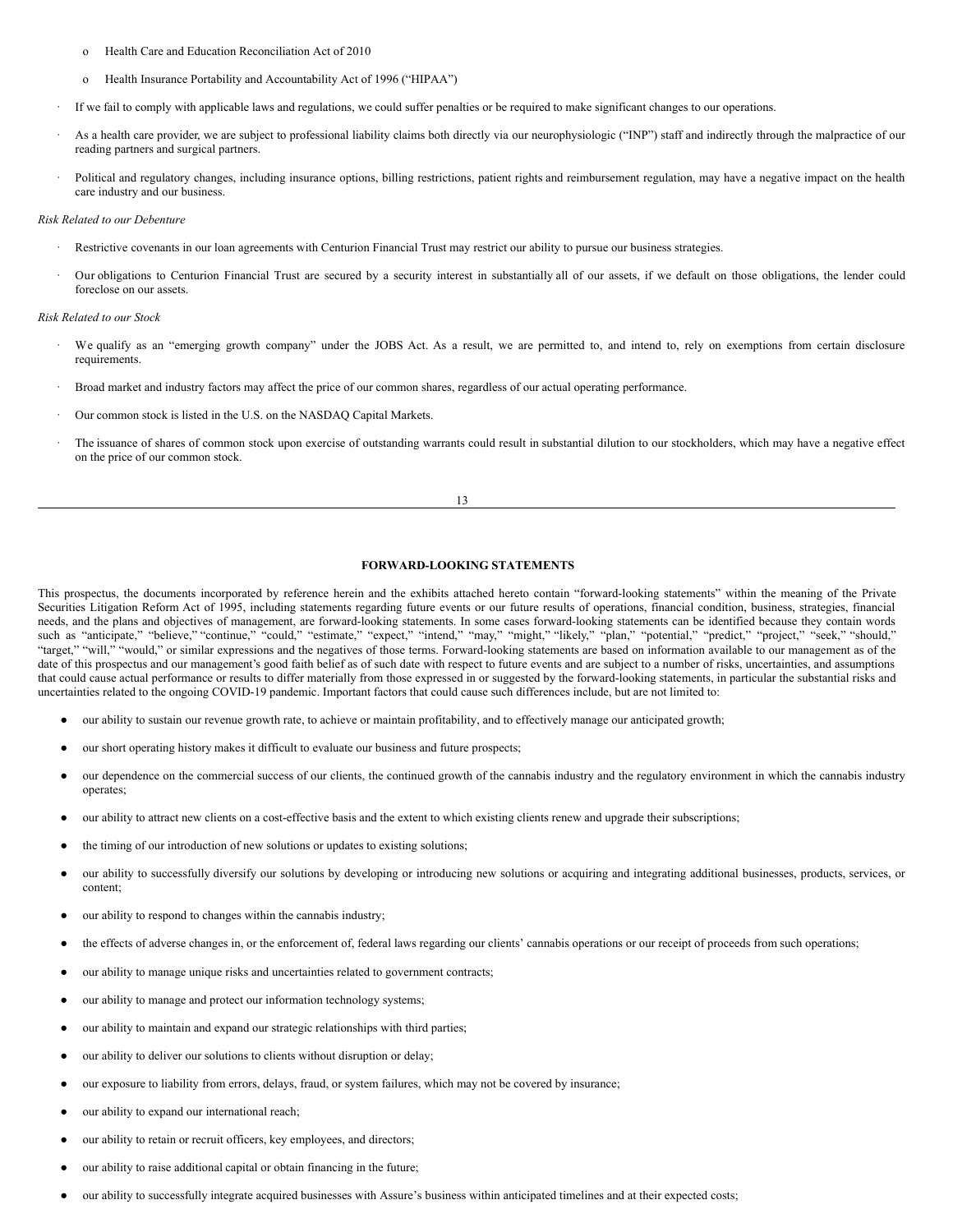14

- our response to adverse developments in the general market, business, economic, labor, regulatory, and political conditions, including worldwide demand for cannabis and the spot price and long-term contract price of cannabis;
- our response to competitive risks;
- our ability to protect our intellectual property;
- the market reaction to negative publicity regarding cannabis;
- our ability to manage the requirements of being a public company;
- our ability to service our convertible debt;
- our accounting treatment of certain of our private warrants;
- our ability to effectively manage any disruptions to our business and/or any negative impact to our financial performance caused by the economic and social effects of the COVID-19 pandemic and measures taken in response; and
- other factors discussed in other sections of this prospectus, including the section titled "Risk Factors," and in the Company's fiscal years ended period ended December 31, 2021 and 2020 on Form 10-K, incorporated herein by reference, including the section titled "Management's Discussion and Analysis of Financial Condition and Results of Operations."

Should one or more of these risks or uncertainties materialize, or should underlying assumptions prove incorrect, actual results may vary materially from those anticipated, believed, estimated or expected. We caution readers not to place undue reliance on any such forward-looking statements, which speak only as of the date made. We disclaim any obligation subsequently to revise any forward-looking statements to reflect events or circumstances after the date of such statements or to reflect the occurrence of anticipated or unanticipated events.

We qualify all the forward-looking statements contained in this prospectus by the foregoing cautionary statements.

15

## <span id="page-10-0"></span>**RECENT DEVELOPMENTS**

On February 17, 2022, we announced that we had appointed Mr. Brian McDonald a vice president of business operations.

On March 24, 2022, we announced the appointment of a new Vice-President of Sales, Mr. Kelly Shelton, and Vice-President of Human Resources, Ms. Sherri Wagner.

On April 12, 2022, we announced a new partnership with Yankee Alliance, a member-driven healthcare group purchasing organization.

On April 19, 2022, we announced that we had ended our employment relationship with Mr. Preston Parsons as Founder.

#### <span id="page-10-1"></span>**USE OF PROCEEDS**

This prospectus relates to the sale or other disposition of shares of our common stock by the selling stockholders listed under "Selling Stockholders" section below, and their transferees. We will not receive any proceeds from any sale of the shares by the selling stockholders. We may receive proceeds upon the exercise of warrants for 3,271,542 shares registered for resale hereunder, which we will use for working capital purposes and general corporate expenses.

### <span id="page-10-2"></span>**DETERMINATION OF OFFERING PRICE**

The selling stockholders will offer common stock at the prevailing market prices or privately negotiated price as they may determine from time to time.

The offering price of our common stock to be sold by the selling stockholders does not necessarily bear any relationship to our book value, assets, past operating results, financial condition or any other established criteria of value. The facts considered in determining the offering price were our financial condition and prospects, our limited operating history and the general condition of the securities market.

In addition, there is no assurance that our common stock will trade at market prices in excess of the offering price as prices for common stock in any public market will be determined in the marketplace and may be influenced by many factors, including the depth and liquidity.

## <span id="page-10-3"></span>**DIVIDEND POLICY**

We do not intend to pay dividends for the foreseeable future. In addition, our ability to pay dividends is restricted by agreements governing Assure's and its subsidiaries' debt, including the Company's senior secured convertible notes. See "Risk Factors" above.

## <span id="page-10-4"></span>**MARKET FOR COMMON SHARES**

Our shares of common stock trade on the NASDAQ under the symbol "IONM". On May 2, 2022, the last reported sale price of the common stock on the NASDAQ was \$3.79 per share. As of May 2, 2022, there were 12,919,666 shares of common stock issued and outstanding, and we had approximately80 registered shareholders of record.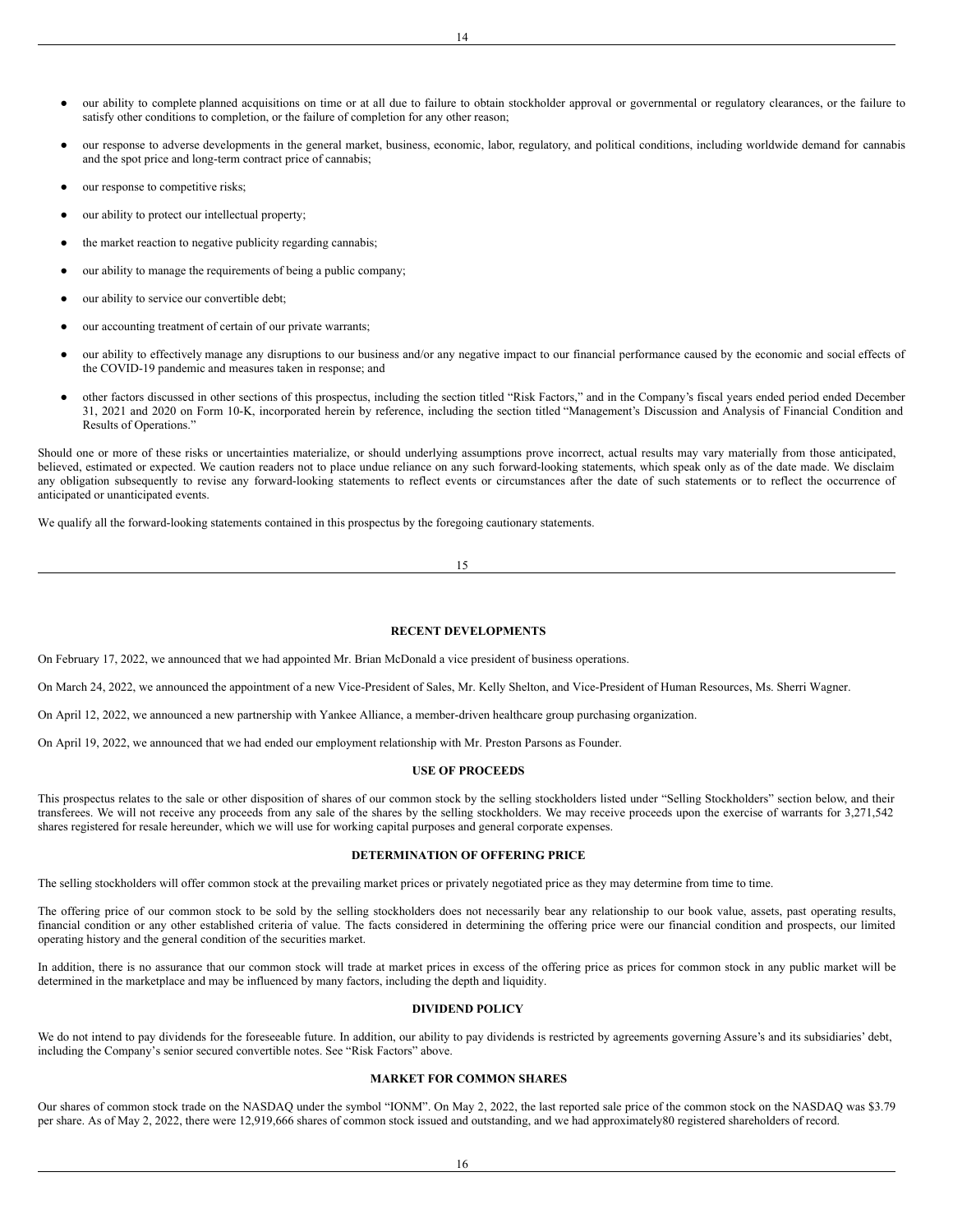### <span id="page-11-0"></span>**SELLING STOCKHOLDERS**

The following table sets forth certain information as of May 2, 2022, regarding the selling stockholders and the shares offered by them in this prospectus. In computing the number of shares owned by a person and the percentage ownership of that person in the table below, securities that are currently exercisable into shares of our common stock that are being offered in this prospectus are deemed outstanding. Such shares, however, are not deemed outstanding for the purposes of computing the percentage ownership of any other person. Except as indicated in the footnotes to the following table, each selling stockholder named in the table has sole voting and investment power with respect to the shares set forth opposite such stockholder's name. The percentage of ownership of each selling stockholder in the following table is based upon 12,919,666 shares of common stock outstanding as of May 2, 2022.

Except as set forth below, no selling stockholder has held a position as an officer or director of the Company, nor has any material relationship of any kind with us or any of our affiliates. All information with respect to share ownership has been furnished by the selling stockholders. The common stock being offered is being registered to permit secondary trading of the shares and the selling stockholders may offer all or part of the common stock owned for resale from time to time. Except as set forth below, none of the selling stockholders have any family relationships with our officers, directors or controlling stockholders. Furthermore, none of the selling stockholders are a registered broker-dealer or an affiliate of a registered broker-dealer.

The term "selling stockholder" also includes any transferees, assignees, pledges, donees, or other successors in interest (including equity holders of entities listed below) to the selling stockholder named in the table below. To our knowledge, subject to applicable community property laws, each person named in the table has sole voting and investment power with respect to the common stock set forth opposite such person's name. We will file a supplement to this prospectus (or a post-effective amendment hereto, if necessary) to name successors to any named selling stockholder who is able to use this prospectus to resell the securities registered hereby.

| <b>Name of Selling Stockholder</b>                    | Number of<br><b>Shares</b> of<br><b>Common Stock</b><br><b>Owned Prior</b><br>to Offering | Maximum<br>Number of<br><b>Shares</b> of<br>Common<br><b>Stock to be</b><br>Sold<br><b>Pursuant to</b><br>this<br>prospectus | Number of<br><b>Shares</b> of<br>Common<br><b>Stock Owned</b><br>After<br>Offering<br><b>Assuming</b><br><b>All Shares</b><br>are Sold (1) | Percentage<br>of Common<br><b>Stock Owned</b><br>After<br>Offering<br><b>Assuming All</b><br>Shares are<br>Sold $(1)$ |
|-------------------------------------------------------|-------------------------------------------------------------------------------------------|------------------------------------------------------------------------------------------------------------------------------|--------------------------------------------------------------------------------------------------------------------------------------------|-----------------------------------------------------------------------------------------------------------------------|
| Christopher Davis (2)                                 | 220,238                                                                                   | 95,238                                                                                                                       | 125,000                                                                                                                                    | $\star$                                                                                                               |
| David Schecter (3)                                    | 48,900                                                                                    | 20,000                                                                                                                       | 28,900                                                                                                                                     | $\star$                                                                                                               |
| Goudy Park Capital, L.P. (4)                          | 228,571                                                                                   | 228,571                                                                                                                      |                                                                                                                                            |                                                                                                                       |
| James J. Tiampo (5)                                   | 47,619                                                                                    | 47,619                                                                                                                       |                                                                                                                                            |                                                                                                                       |
| Karl Brewer (6)                                       | 47,619                                                                                    | 47,619                                                                                                                       |                                                                                                                                            |                                                                                                                       |
| Kestrel Flight Fund LLC (7)                           | 220,238                                                                                   | 220,238                                                                                                                      |                                                                                                                                            |                                                                                                                       |
| Manatuck Hill Navigator Master Fund, LP (8)           | 157,738                                                                                   | 157,738                                                                                                                      |                                                                                                                                            |                                                                                                                       |
| Off-Piste Fund, L.P. (9)                              | 57,143                                                                                    | 57,143                                                                                                                       |                                                                                                                                            |                                                                                                                       |
| The Charters Family Trust (10)                        | 120,000                                                                                   | 95,000                                                                                                                       | 25,000                                                                                                                                     | $\star$                                                                                                               |
| Norm Yurick (11)                                      | 40,000                                                                                    | 20,000                                                                                                                       | 20,000                                                                                                                                     | $\star$                                                                                                               |
| Ryan Yurick (12)                                      | 9,500                                                                                     | 9,500                                                                                                                        |                                                                                                                                            |                                                                                                                       |
| Evelyn Grafton (13)                                   | 40,000                                                                                    | 40,000                                                                                                                       |                                                                                                                                            | $\overline{\phantom{a}}$                                                                                              |
| Margaret Hamingson (14)                               | 87,170                                                                                    | 20,000                                                                                                                       | 67.170                                                                                                                                     | $\star$                                                                                                               |
| KF Business Ventures, LP (15)                         | 47,620                                                                                    | 47,620                                                                                                                       |                                                                                                                                            |                                                                                                                       |
| John Farlinger (16)                                   | 308,032                                                                                   | 80,200                                                                                                                       | 227,832                                                                                                                                    | 1.76%                                                                                                                 |
| Preston Parsons (17)                                  | 4,334,098                                                                                 | 70,600                                                                                                                       | 4,263,498                                                                                                                                  | 32.42%                                                                                                                |
| Alex Rasmussen (18)                                   | 8,100                                                                                     | 8,100                                                                                                                        |                                                                                                                                            | $\blacksquare$                                                                                                        |
| John Price (19)                                       | 53,700                                                                                    | 13,700                                                                                                                       | 40,000                                                                                                                                     | $\star$                                                                                                               |
| Sean Blosser (20)                                     | 3,100                                                                                     | 3,100                                                                                                                        |                                                                                                                                            | $\blacksquare$                                                                                                        |
| Stephanie Krouse (21)                                 | 3,300                                                                                     | 3,300                                                                                                                        |                                                                                                                                            |                                                                                                                       |
| Jerod Powell (22)                                     | 1,700                                                                                     | 1,700                                                                                                                        |                                                                                                                                            |                                                                                                                       |
| Scott Kozak (23)                                      | 1,700                                                                                     | 1,700                                                                                                                        |                                                                                                                                            |                                                                                                                       |
| John Flood (24)                                       | 54,000                                                                                    | 3,000                                                                                                                        | 51,000                                                                                                                                     | $\star$                                                                                                               |
| Christopher Rumana (25)                               | 74,958                                                                                    | 18,626                                                                                                                       | 56,332                                                                                                                                     | $\star$                                                                                                               |
| Steven Summer (26)                                    | 50,958                                                                                    | 18,626                                                                                                                       | 32,332                                                                                                                                     | $\star$                                                                                                               |
| Founding Asset Managemet (27)                         | 125,000                                                                                   | 125,000                                                                                                                      |                                                                                                                                            |                                                                                                                       |
| Morgan Frank (28)                                     | 78,125                                                                                    | 78,125                                                                                                                       |                                                                                                                                            |                                                                                                                       |
| Manchester Explorer, L.P. (29)                        | 937,500                                                                                   | 937,500                                                                                                                      |                                                                                                                                            |                                                                                                                       |
| JEB Partners, L.P. (30)                               | 156,250                                                                                   | 156,250                                                                                                                      |                                                                                                                                            |                                                                                                                       |
| James Besser (31)                                     | 78,125                                                                                    | 78,125                                                                                                                       |                                                                                                                                            |                                                                                                                       |
| Special Situations Fund III QP, L.P. (32)(36)         | 658,135                                                                                   | 658,135                                                                                                                      |                                                                                                                                            |                                                                                                                       |
| Special Situations Cayman Fund, L.P. (33)(36)         | 218,257                                                                                   | 218,257                                                                                                                      |                                                                                                                                            |                                                                                                                       |
| Special Situations Life Sciences Fund, L.P. (34)(36)  | 373,608                                                                                   | 373,608                                                                                                                      |                                                                                                                                            |                                                                                                                       |
| Special Situations Private Equity Fund, L.P. (35)(36) | 312,500                                                                                   | 312,500                                                                                                                      |                                                                                                                                            |                                                                                                                       |
| Juda Living Trust (37)                                | 31,250                                                                                    | 31,250                                                                                                                       |                                                                                                                                            | $\blacksquare$<br>$\star$                                                                                             |
| Alan Budd Zuckerman (38)                              | 48,000                                                                                    | 40,000                                                                                                                       | 8,000                                                                                                                                      |                                                                                                                       |
| Trent Carman (39)                                     | 24,303                                                                                    | 24,303                                                                                                                       |                                                                                                                                            |                                                                                                                       |
| Aaryn Schuetz (40)                                    | 400                                                                                       | 400                                                                                                                          |                                                                                                                                            |                                                                                                                       |
| $\lceil \bullet \rceil$ Silver (41)                   | 5,000                                                                                     | 5,000                                                                                                                        |                                                                                                                                            |                                                                                                                       |
| <b>TOTAL</b>                                          | 11,276,662                                                                                | 6,331,598                                                                                                                    | 4,945,064                                                                                                                                  |                                                                                                                       |

The percentage of common stock own is less than 1%.

(1) Represents all shares offered by such Selling Stockholder under this prospectus and assumes the Selling Stockholder sells all shares.

(2) Shares to be sold acquired in the November 2021 private placement. The named individual is resident in London, England and exercises voting and dispositive power over the shares.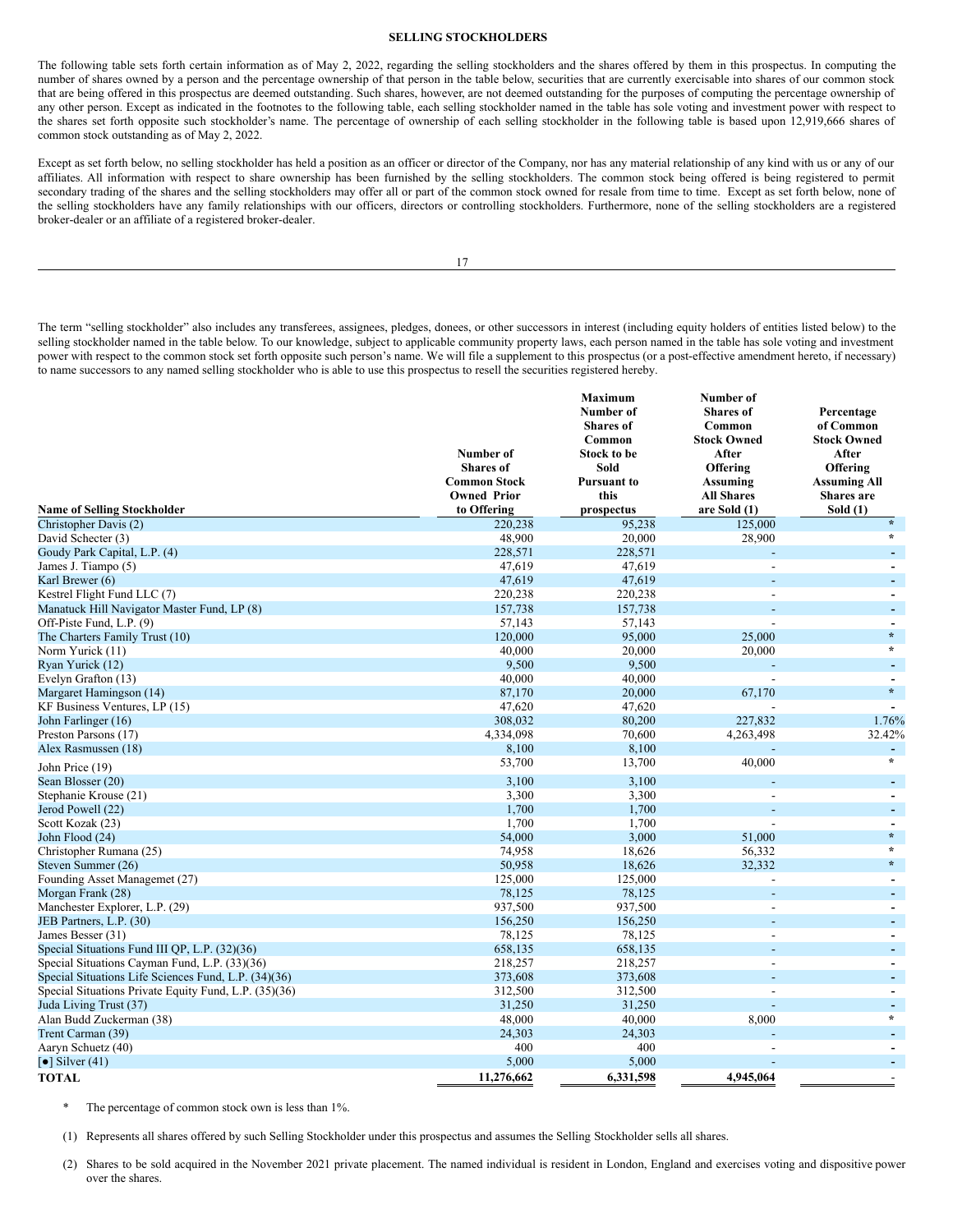- (3) Shares to be sold acquired in the November 2021 private placement. The named individual is resident in Chestnut Hill, Massachusetts and exercises voting and dispositive power over the shares.
- (4) Shares to be sold acquired in the November 2021 private placement. Goudy Park Capital, L.P. is a limited partnership with its address at 1 North Franklin Street, Suite 350, Chicago, Illinois 60606. James DeYoung as Chief Investment Officer of Goudy Park Capital, L.P. exercises voting and dispositive power over the shares.
- (5) Shares to be sold acquired in the November 2021 private placement. The named individual is resident in Reno, Nevada and exercises voting and dispositive power over the shares.
- (6) Shares to be sold acquired in the November 2021 private placement. The named individual is resident in St. Pete Beach, Florida and exercises voting and dispositive power over the shares.
- (7) Includes 125,000 shares of common stock acquirable upon exercise of warrants acquired in the December 2020 private placement which are registered for resale and qualified under this prospectus. Kestrel Flight Fund LLC is a limited liability company with its address at 149 Meadowbrook Road, Weston, Massachusetts. Albert Hanser as managing partner of Kestrel Flight Fund LLC exercises voting and dispositive power over the shares.

- (8) Includes 95,238 shares of common stock acquired in the November 2021 private placement and 62,500 shares of common stock acquirable upon exercise of warrants acquired in the December 2020 private placement which are registered for resale and qualified under this prospectus. Manatuck Hill Navigator Master Fund, LP is a limited partnership with its address at 1465 Post Road East, Westport, Connecticut. Thomas Scalia as general partner of Manatuck Hill Navigator Master Fund, LP exercises voting or dispositive power over the shares.
- (9) Shares to be sold acquired in the November 2021 private placement. Off-Piste Fund LP is a limited partnership with its address at 200 S. Virginia Street, 8th Floor, Reno Nevada 89501. James Tiampo as president of Verbier Management Corp. the general partner of Off-Piste Fund LP exercises voting and dispositive power over the shares.
- (10) Shares to be sold acquired in the November 2021 private placement. The Charters Family Trust is a family trust with the beneficiary owner resident in Calabasaa, California. William F. Charters as the beneficiary owner exercises voting and dispositive power over the shares.
- (11) Shares to be sold acquired in the November 2021 private placement. The named individual is resident in Vancouver, British Columbia and exercises voting and dispositive power over the shares.
- (12) Shares to be sold acquired in the November 2021 private placement. The named individual is resident in Abbotsford, British Columbia and exercises voting and dispositive power over the shares.
- (13) Shares to be sold acquired in the November 2021 private placement. The named individual is resident in Langley, British Columbia and exercises voting and dispositive power over the shares.
- (14) Shares to be sold acquired in the November 2021 private placement. The named individual is resident in Vancouver, British Columbia and exercises voting and dispositive power over the shares.
- (15) Shares to be sold acquired in the November 2021 private placement. KF Business Ventures, LP is a limited partnership with its address at 1520 Tower Grove Drive, Beverly Hills, California 90210. Mr. Robert Kopple as president of Kopple Financial, Inc. the general partner of KF Business Ventures, LP exercises voting and dispositive power over the shares.
- (16) Includes 32,000 shares of common stock and 32,000 shares of common stock acquirable upon exercise of warrants acquired in the December 2020 private placement and 16,200 shares of common stock acquired in the November 2021 private placement which are registered for resale and qualified under this prospectus. Mr. Farlinger is the Company's Chairman of the Board and Chief Executive Officer. He is resident in Denver, Colorado and exercises voting and dispositive power over the shares. Beneficial ownership consists of 150,232 shares of common stock and 157,800 shares of common stock acquirable upon exercise of stock options (26,800 shares) and warrants (32,000 shares) within 60 days of January 26, 2022. Of the shares of common stock beneficially owned by Mr. Farlinger, 60,000 shares were issued under a restricted stock grant agreement, subject to forfeiture, which will vest on December 31, 2021 or earlier upon satisfaction of certain conditions. Includes 60,400 shares of common stock issuable upon exercise of vested options exercisable until October 1, 2023, at an exercise price of \$9.00 per share. Includes 23,400 shares of common stock issuable upon exercise of vested options exercisable until January 16, 2024, at an exercise price of \$7.80 per share. Includes 42,000 shares of common stock issuable upon exercise of vested options exercisable until February 1, 2026, at an exercise price of \$5.30 per share. Does not include unvested options to 58,000 shares of common stock vesting 12,000 shares on each of August 2, 2022, February 2, 2023, August 2, 2023 and February 2, 2024 and exercisable at a price of \$5.30 per share.

$$
19\quad
$$

- (17) Includes 31,250 shares of common stock and 31,250 shares of common stock acquirable upon exercise of warrants acquired in the December 2020 private placement and 8,100 shares of common stock acquired in the November 2021 private placement which are registered for resale and qualified under this prospectus. Mr. Parsons is the founder and a director of the Company. He is resident in Denver, Colorado and exercises voting and dispositive power over the shares. Beneficial ownership of 4,094,748 shares of common stock and 231,250 shares of common stock acquirable upon exercise of stock options (200,000 shares) and warrants (31,250 shares) within 60 days of January 26, 2022. Mr. Parsons holds a portion of the shares of common stock through Triple C Holdings, LLC (a family holding company). Of the shares of common stock beneficially owned by Mr. Parsons, 660,000 shares were issued under a restricted stock grant agreement, subject to forfeiture, which will vest on December 31, 2021 or earlier upon satisfaction of certain conditions. Includes 200,000 shares of common stock issuable upon exercise of vested options exercisable until August 25,2025 at an exercise price of \$0.25 per share.
- (18) Shares to be sold acquired in the November 2021 private placement. Mr. Rasmussen is a non-executive officer of the Company. He is resident in Denver, Colorado and exercises voting and dispositive power over the shares.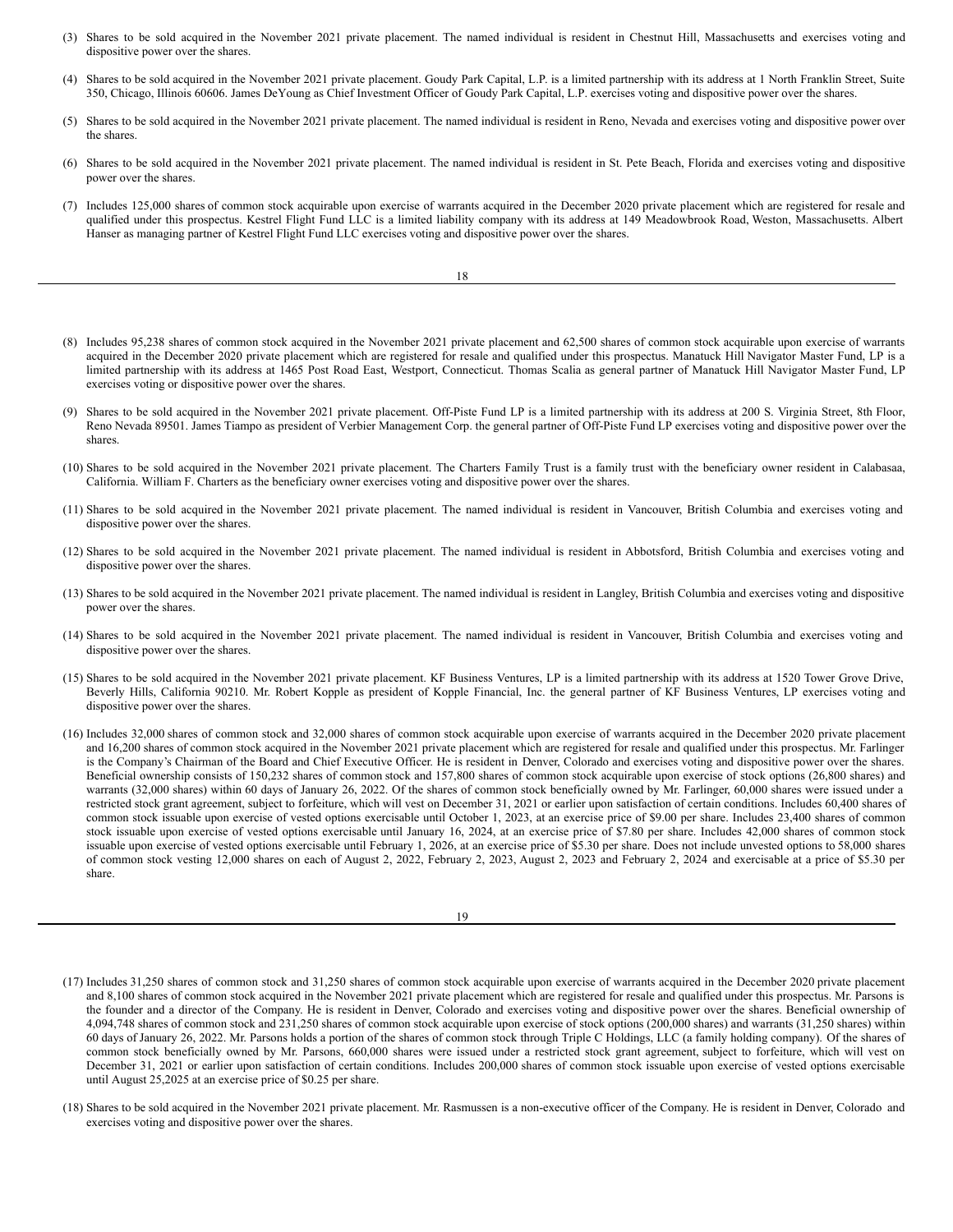- (19) Shares to be sold acquired in the November 2021 private placement. Mr. Price is the Chief Financial Officer of the Company. He is resident in Denver, Colorado and exercises voting and dispositive power over the shares. Beneficial ownership includes 13,700 shares and 40,000 shares of common stock acquirable upon exercise of stock options 60 days from May 2, 2022. Includes 23,333 shares of common stock issuable upon exercise of vested options exercisable until December 10, 2025 at an exercise price of \$4.85 per share. Includes 20,000 shares of common stock issuable upon exercise of vested options exercisable until October 1, 2026 at an exercise price of \$7.65 per share. Does not include unvested options to 20,000 shares of common stock vesting 6,667 shares on each of December 10, 2022, June 10, 2023 and December 10, 2023 and exercisable at a price of \$4.85 per share. Does not include unvested options to 8,000 shares of common stock vesting 1,333 shares on each of September 1, 2023 and March 1, 2024 and 1,335 on September 1, 2024 and exercisable at a price of \$7.65 per share.
- (20) Shares to be sold acquired in the November 2021 private placement. Mr. Blosser is a non-executive officer of the Company. He is resident in Denver, Colorado and exercises voting and dispositive power over the shares.
- (21) Shares to be sold acquired in the November 2021 private placement. Ms. Krouse is a non-executive officer of the Company. She is resident in Denver, Colorado and exercises voting and dispositive power over the shares.
- (22) Shares to be sold acquired in the November 2021 private placement. Mr. Powell is a non-executive officer of the Company. He is resident in Denver, Colorado and exercises voting and dispositive power over the shares.
- (23) Shares to be sold acquired in the November 2021 private placement. Mr. Kozak is a non-executive officer of the Company. He is resident in Denver, Colorado and exercises voting and dispositive power over the shares.
- (24) Shares to be sold acquired in the November 2021 private placement. Mr. Flood is a director of the Company. He is resident in Denver, Colorado and exercises voting and dispositive power over the shares. Beneficial ownership consists of 40,000 shares of common stock held directly and 14,000 shares of common stock acquirable upon exercise of stock options within 60 days of May 2, 2022. Includes 14,000 shares of common stock issuable upon exercise of vested options exercisable until April 15, 2024, at an exercise price of \$5.60 per share. Does not include unvested options 16,000 shares of common stock vesting 4,000 on each of October 15, 2022, April 15, 2023, October 15, 2023 and April 15, 2024.

20

- (25) Includes 7,813 shares of common stock and 7,813 shares of common stock acquirable upon exercise of warrants acquired in the December 2020 private placement and 3,000 shares of common stock acquired in the November 2021 private placement which are registered for resale and qualified under this prospectus. Mr. Rumana is a director of the Company. He is resident in Tallahassee, Florida and exercises voting and dispositive power over the shares. Beneficial ownership consists of 30,812 shares of common stock and 47,146 shares of common stock acquirable upon exercise of stock options (32,667 shares) and warrants (7,812) within 60 days of May 2, 2022. Includes 30,000 shares of common stock issuable upon exercise of vested options exercisable until January 16, 2024, at an exercise price of \$7.80 per share. Includes 9,334 shares of common stock issuable upon exercise of vested options exercisable until February 1, 2026, at an exercise price of \$5.30 per share. Does not include unvested options to 10,666 shares of common stock vesting 2,667 shares on each of August 2, 2022, February 2, 2023, August 2, 2023 and February 2, 2024 and exercisable at a price of \$5.30 per share.
- (26) Includes 7,813 shares of common stock and 7,813 shares of common stock acquirable upon exercise of warrants acquired in the December 2020 private placement and 3,000 shares of common stock acquired in the November 2021 private placement which are registered for resale and qualified under this prospectus. Mr. Summer is a director of the Company. He is resident in Denver, Colorado and exercises voting and dispositive power over the shares. Beneficial ownership consists of 10,812 shares of common stock and 43,146 shares of common stock acquirable upon exercise of stock options (24,667 shares) and warrants (7,813) within 60 days of May 2, 2022. Includes 22,000 shares of common stock issuable upon exercise of vested options exercisable until October 4, 2024, at an exercise price of \$6.40 per share. Includes 8,000 shares of common stock issuable upon exercise of vested options exercisable until January 16, 2024, at an exercise price of \$7.80 per share. Includes 9,334 shares of common stock issuable upon exercise of vested options exercisable until February 1, 2026, at an exercise price of \$5.30 per share. Does not include unvested options to 4,000 shares of common stock vesting on October 10, 2022 and exercisable at a price of \$7.80 per share or unvested options to 10,666 shares of common stock vesting 2,667 shares on each of August 2, 2022, February 2, 2023, August 2, 2023 and February 2, 2024 and exercisable at a price of \$5.30 per share.
- (27) Includes 125,000 shares of common stock acquirable upon exercise of warrants acquired in the December 2020 private placement which are registered for resale and qualified under this prospectus. Christopher Davis has voting or disposition power over these securities.
- (28) Includes 78,215 shares of common stock acquirable upon exercise of warrants acquired in the December 2020 private placement which are registered for resale and qualified under this prospectus. Morgan Frank has voting and disposition power over these securities.
- (29) Includes 937,500 shares of common stock acquirable upon exercise of warrants acquired in the December 2020 private placement which are registered for resale and qualified under this prospectus. James Besser is managing member of Manchester Explorer, L.P. and has voting or disposition power over these securities. Pursuant to a letter agreement by and between Assure Holdings Corp. and Manchester Explorer, L.P., the beneficial ownership of Manchester Explorer, L.P. and its affiliated persons may not exceed 9.99% for the purposes of Section 13(d) of the Securities Exchange Act of 1934, as amended. Accordingly, stock purchase warrants may not be exercised by Manchester Explorer, L.P. if the beneficial ownership of Manchester Explorer, L.P. and its affiliated persons exceed 9.99%.
- (30) Includes 156,250 shares of common stock acquirable upon exercise of warrants acquired in the December 2020 private placement which are registered for resale and qualified under this prospectus. James Besser is managing member of JEB Partners, L.P. and has voting or disposition power over these securities.

21

- (31) Includes 78,125 shares of common stock acquirable upon exercise of warrants acquired in the December 2020 private placement which are registered for resale and qualified under this prospectus.
- (32) Includes 658,135 shares of common stock acquirable upon exercise of warrants acquired in the December 2020 private placement which are registered for resale and qualified under this prospectus. David Greenhouse is managing partner of Special Situations Fund III QP, L.P. and Austin Marxe, David Greenhouse and Adam Stettner share voting or disposition power over these securities. See also, notes (33), (34), and (35).
- (33) Includes 218,257 shares of common stock acquirable upon exercise of warrants acquired in the December 2020 private placement which are registered for resale and qualified under this prospectus. David Greenhouse is managing partner of Special Situations Cayman Fund, L.P. and Austin Marxe, David Greenhouse and Adam Stettner share voting or disposition power over these securities.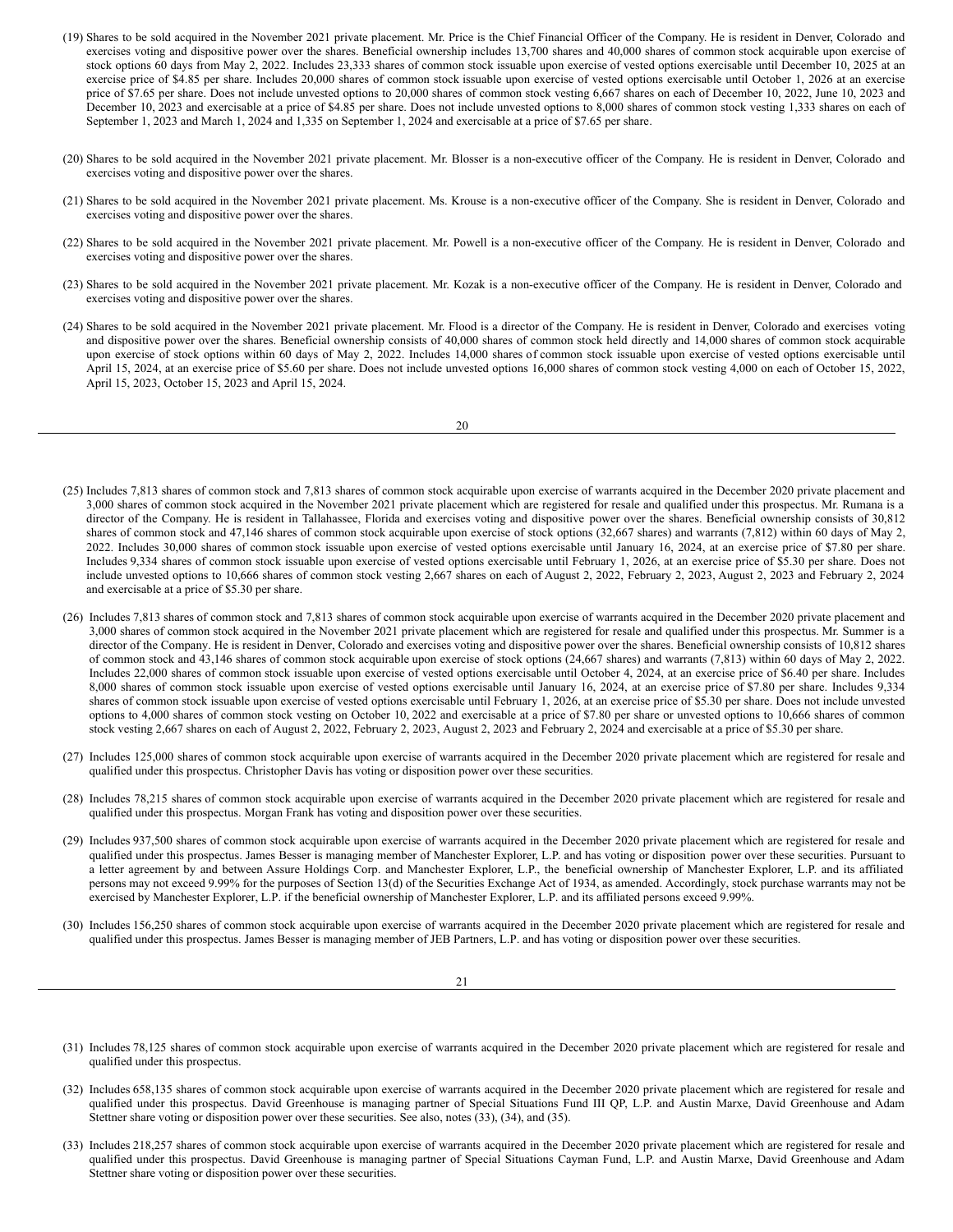- (34) Includes 373,608 shares of common stock acquirable upon exercise of warrants acquired in the December 2020 private placement which are registered for resale and qualified under this prospectus. David Greenhouse is managing partner of Special Situations Life Sciences Fund, L.P. and Austin Marxe, David Greenhouse and Adam Stettner share voting or disposition power over these securities.
- (35) Includes 312,500 shares of common stock acquirable upon exercise of warrants acquired in the December 2020 private placement which are registered for resale and qualified under this prospectus. David Greenhouse is managing partner of Special Situations Private Equity Fund, L.P. and Austin Marxe, David Greenhouse and Adam Stettner share voting or disposition power over these securities.
- (36) David Greenhouse is managing partner of Special Situations Fund III QP, L.P., Special Situations Cayman Fund, L.P., Special Situations Life Sciences Fund, L.P. and Special Situations Private Equity Fund, L.P. (collectively, the "**Holders**"). Austin Marxe, David Greenhouse and Adam Stettner share voting or disposition power over securities owned the Holders. Pursuant to a letter agreement, the beneficial ownership of these Holders and their affiliated persons may not exercise voting power over Assure common stock in excess of 9.99% of the issued and outstanding shares, as determined under Section 13(d) of the Securities Exchange Act of 1934, as amended, subject to the TSXV accepting and clearing the holder's personal information forms or waiver of the restrictions with 61 day notice. The Holders collectively beneficially own 1,562,500 shares of common stock, subject to the letter agreement.
- (36) Includes 31,250 shares of common stock acquirable upon exercise of warrants acquired in the December 2020 private placement which are registered for resale and qualified under this prospectus. Tom Juda is the trustee of the Juda Living Trust and has voting or disposition power over these securities.
- (37) Includes 20,000 shares of common stock and 20,000 shares of common stock acquirable upon exercise of warrants acquired in the December private placement which are registered for resale and qualified under this prospectus. The named individual has voting and disposition power of these securities.
- (38) Includes 7,887 shares of common stock and 16,416 shares of common stock acquirable upon exercise of warrants acquired in the December 2020 private placement. The named individual has voting and disposition power over these securities.
- (39) Shares to be sold acquired in the November 2021 private placement. Mr. Shuetz is a non-executive officer of the Company. He is resident in Denver, Colorado and exercises voting and dispositive power over the shares.
- (40) Shares to be sold acquired in the November 2021 private placement. The named individual exercises voting and dispositive power over the shares.

#### $22$

## <span id="page-14-0"></span>**DESCRIPTION OF CAPITAL STOCK**

### **Authorized Capital Stock**

Our authorized capital stock consists of 180,000,000 shares of common stock, par value \$0.001 per share. As of May 2, 2021 there were 12,919,666 shares of our common stock outstanding.

### **Common Stock**

We are authorized to issue up to a total of 180,000,000 shares of common stock, par value \$0,001 per share. Holders of our common stock are entitled to one vote for each share held on all matters submitted to a vote of our stockholders. Holders of our common stock have no cumulative voting rights. Further, holders of our common stock have no preemptive or conversion rights or other subscription rights. Upon our liquidation, dissolution or winding-up, holders of our common stock are entitled to share in all assets remaining after payment of all liabilities and the liquidation preferences of any of our outstanding shares of preferred stock. Holders of our common stock are entitled to receive dividends, if any, as may be declared from time to time by our Board out of our assets which are legally available. Such dividends, if any, are payable in cash, in property or in shares of capital stock.

The holders of shares of our common stock entitled to cast at least a majority of the total votes entitled to be cast by the holders of all of our outstanding capital stock, present in person or by proxy, are necessary to constitute a quorum at any meeting. If a quorum is present, an action by stockholders entitled to vote on a matter is approved if the number of votes cast in favor of the action exceeds the number of votes cast in opposition to the action. The vote of a majority of our stock held by shareholders present in person or represented by proxy and entitled to vote at the Meeting will be sufficient to elect Directors or to approve a proposal.

#### **Anti-Takeover Provisions of Nevada State Law**

Certain anti-takeover provisions of Nevada law could have the effect of delaying or preventing a third party from acquiring us, even if the acquisition arguably could benefit our stockholders.

Nevada's "combinations with interested stockholders" statutes, Nevada Revised Statues ("**NRS**") 78.411 through 78.444, inclusive, prohibit specified types of business "combinations" between certain Nevada corporations and any person deemed to be an "interested stockholder" for two years after such person first becomes an "interested stockholder" unless the corporation's board of directors approves the combination, or the transaction by which such person becomes an "interested stockholder", in advance, or unless the combination is approved by the board of directors and sixty percent of the corporation's voting power not beneficially owned by the interested stockholder, its affiliates and associates. Further, in the absence of prior approval certain restrictions may apply even after such two-year period. However, these statutes do not apply to any combination of a corporation and an interested stockholder after the expiration of four years after the person first became an interested stockholder. For purposes of these statutes, an "interested stockholder" is any person who is (1) the beneficial owner, directly or indirectly, of ten percent or more of the voting power of the outstanding voting shares of the corporation, or (2) an affiliate or associate of the corporation and at any time within the two previous years was the beneficial owner, directly or indirectly, of ten percent or more of the voting power of the then outstanding shares of the corporation. The definition of the term "combination" is sufficiently broad to cover most significant transactions between a corporation and an "interested stockholder." These statutes generally apply to Nevada corporations with 200 or more stockholders of record. However, a Nevada corporation may elect in its articles of incorporation not to be governed by these particular laws, but if such election is not made in the corporation's original articles of incorporation, the amendment (1) must be approved by the affirmative vote of the holders of stock representing a majority of the outstanding voting power of the corporation not beneficially owned by interested stockholders or their affiliates and associates, and (2) is not effective until 18 months after the vote approving the amendment and does not apply to any combination with a person who first became an interested stockholder on or before the effective date of the amendment. We have made such an election in our original articles of incorporation.

Nevada's "acquisition of controlling interest" statutes, NRS 78.378 through 78.379, inclusive, contain provisions governing the acquisition of a controlling interest in certain Nevada corporations. These "control share" laws provide generally that any person that acquires a "controlling interest" in certain Nevada corporations may be denied voting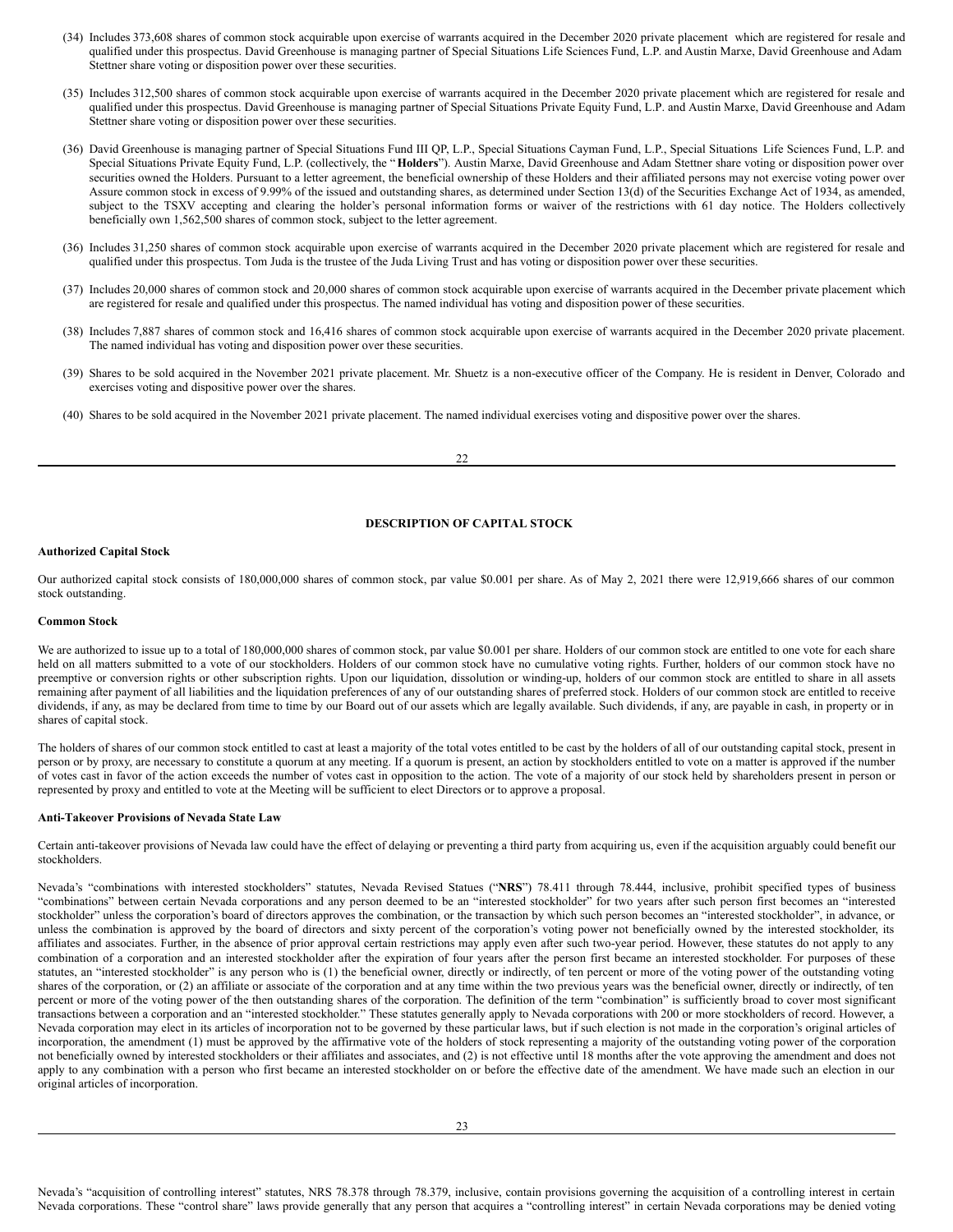rights, unless a majority of the disinterested stockholders of the corporation elects to restore such voting rights. Absent such provision in our bylaws, these laws would apply to us as of a particular date if we were to have 200 or more stockholders of record (at least 100 of whom have addresses in Nevada appearing on our stock ledger at all times during the 90 days immediately preceding that date) and do business in the State of Nevada directly or through an affiliated corporation, unless our articles of incorporation or bylaws in effect on the tenth day after the acquisition of a controlling interest provide otherwise. These laws provide that a person acquires a "controlling interest" whenever a person acquires shares of a subject corporation that, but for the application of these provisions of the NRS, would enable that person to exercise (1) one fifth or more, but less than one third, (2) one third or more, but less than a majority or (3) a majority or more, of all of the voting power of the corporation in the election of directors. Once an acquirer crosses one of these thresholds, shares which it acquired in the transaction taking it over the threshold and within the 90 days immediately preceding the date when the acquiring person acquired or offered to acquire a controlling interest become "control shares" to which the voting restrictions described above apply.

Nevada law also provides that directors may resist a change or potential change in control if the directors determine that the change is opposed to, or not in the best interests of, the corporation. The existence of the foregoing provisions and other potential anti-takeover measures could limit the price that investors might be willing to pay in the future for shares of our common stock. They could also deter potential acquirers of our Company, thereby reducing the likelihood that you could receive a premium for your common stock in an acquisition.

## **Anti-Takeover Effects of Our Articles of Incorporation and Bylaws**

The following provisions of our articles of incorporation and bylaws could have the effect of delaying or discouraging another party from acquiring control of us and could encourage persons seeking to acquire control of us to first negotiate with our board of directors:

- no cumulative voting in the election of directors, which limits the ability of minority stockholders to elect director candidates;
- the right of our board of directors to elect a director to fill a vacancy created by the expansion of the board of directors or the resignation, death or removal of a director, with our stockholders only allowed to fill such a vacancy if not filled by the board;
- the ability of our board of directors to alter our bylaws without obtaining shareholder approval; and
- the requirement that a special meeting of stockholders may be called only by either (i) the directors; (ii) the chairman of the board; or (iii) the chief executive officer.

### **Forum Selection and Jurisdiction**

Our bylaws provides that unless we consent in writing to the selection of an alternative forum, the applicable court of competent jurisdiction shall be the state and federal courts located in Denver, Colorado (the "**Colorado Court**"),which Colorado Court shall, to the fullest extent permitted by law, be the sole and exclusive forum for actions or other proceedings relating to:

(i) a derivative action;

 $24$ 

- (ii) an application for an oppression remedy, including an application for leave to commence such a proceeding;
- (iii) an action asserting a claim of breach of the duty of care owed by us; any director, officer or other employee or any shareholder;
- (iv) an action asserting a claim of breach of fiduciary duty owed by any director, officer or other employee or any shareholder;
- (v) an action or other proceeding asserting a claim or seeking a remedy pursuant to any provision of the Nevada Revised Statute or our articles or bylaws; and
- (vi) an action or other proceeding asserting a claim against us or any director or officer or other employee of the Corporation regarding a matter of the regulation of our business and affairs.

The choice of forum provision may limit a shareholder's ability to bring a claim in a judicial forum that it finds favorable for disputes, which may discourage such lawsuits. We interpret the forum selection clauses in our bylaws to be limited to specified actions and not to apply to actions arising under the Exchange Act or the Securities Act. Section 27 of the Exchange Act provides that, United States federal courts shall have jurisdiction over all suits and any action brought to enforce any duty or liability created by the Exchange Act or the rules and regulations thereunder and Section 22 of the Securities Act provides that, United States federal and state courts shall have concurrent jurisdiction over all suits brought to enforce any duty or liability created by the U.S. Securities Act or the rules and regulations thereunder.

#### **Transfer Agent and Registrar**

The transfer agent and registrar for our common stock is Computershare Trust Company of Canada.

### **Indemnification of Directors and Officers**

The NRS empower us to indemnify our directors and officers against expenses relating to certain actions, suits or proceedings as provided for therein. In order for such indemnification to be available, the applicable director or officer must not have acted in a manner that constituted a breach of his or her fiduciary duties and involved intentional misconduct, fraud or a knowing violation of law, or must have acted in good faith and reasonably believed that his or her conduct was in, or not opposed to, our best interests. In the event of a criminal action, the applicable director or officer must not have had reasonable cause to believe his or her conduct was unlawful.

Pursuant to our articles, we may indemnify each of our present and future directors, officers, employees or agents who becomes a party or is threatened to be made a party to any suit or proceeding, whether pending, completed or merely threatened, and whether said suit or proceeding is civil, criminal, administrative, investigative, or otherwise, except an action by or in the right of the Company, by reason of the fact that he is or was a director, officer, employee, or agent of the Company, or is or was serving at the request of the Company as a director, officer, employee, or agent of another corporation, partnership, joint venture, trust, or other enterprise, against expenses, including, but not limited to, attorneys' fees, judgments, fines, and amounts paid in settlement actually and reasonably incurred by him in connection with the action, suit, proceeding or settlement, provided such person acted in good faith and in a manner which he reasonably believed to be in or not opposed to the best interest of the Company, and, with respect to any criminal action or proceeding, had no reasonable cause to believe his conduct was unlawful.

The expenses of directors, officers, employees or agents of the Company incurred in defending a civil or criminal action, suit, or proceeding may be paid by the Company as they are incurred and in advance of the final disposition of the action, suit, or proceeding, if and only if the director, officer, employee or agent undertakes to repay said expenses to the Company if it is ultimately determined by a court of competent jurisdiction, after exhaustion of all appeals therefrom, that he is not entitled to be indemnified by the corporation.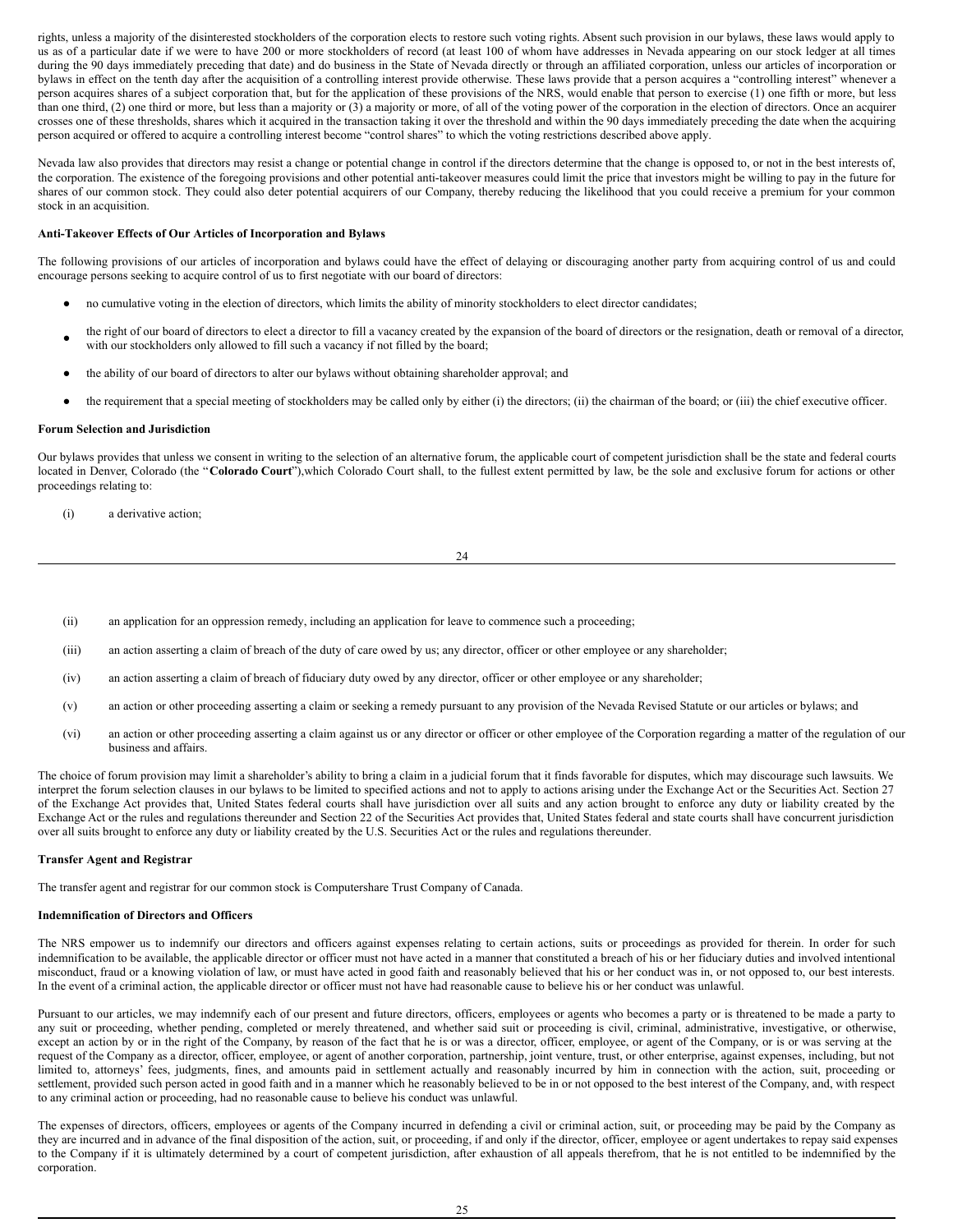No indemnification shall be applied, and any advancement of expenses to or on behalf of any director, officer, employee or agent must be returned to the Company, if a final adjudication establishes that the person's acts or omissions involved a breach of any fiduciary duties, where applicable, intentional misconduct, fraud or a knowing violation of the law which was material to the cause of action.

The NRS further provides that a corporation may purchase and maintain insurance or make other financial arrangements on behalf of any person who is or was a director, officer, employee or agent of the corporation, or is or was serving at the request of the corporation as a director, officer, employee or agent of another corporation, partnership, joint venture, trust or other enterprise for any liability asserted against him and liability and expenses incurred by him in his capacity as a director, officer, employee or agent, or arising out of his status as such, whether or not the corporation has the authority to indemnify him against such liability and expenses. We have secured a directors' and officers' liability insurance policy. We expect that we will continue to maintain such a policy.

#### **Disclosure of Commission Position on Indemnification for Securities Act Liabilities**

Insofar as indemnification for liabilities under the Securities Act may be permitted to officers, directors or persons controlling the Company pursuant to the foregoing provisions, the Company has been informed that is it is the opinion of the SEC that such indemnification is against public policy as expressed in such Securities Act and is, therefore, unenforceable.

## <span id="page-16-0"></span>**PLAN OF DISTRIBUTION**

The selling stockholders, which as used herein includes donees, pledgees, transferees or other successors-in-interest selling shares of common stock previously issued and the shares of common stock issuable upon exercise of the warrants, or interests in shares of common stock received after the date of this prospectus from a selling stockholder as a gift, pledge, partnership distribution or other transfer, may, from time to time, sell, transfer or otherwise dispose of any or all of their shares of common stock or interests in shares of common stock on any stock exchange, market or trading facility on which the shares are traded or in private transactions. The selling stockholders may sell their shares of our common stock pursuant to this prospectus at fixed prices, at prevailing market prices at the time of sale, at prices related to the prevailing market price, at varying prices determined at the time of sale, or at negotiated prices.

The selling stockholders may use any one or more of the following methods when disposing of shares or interests therein:

- ordinary brokerage transactions and transactions in which the broker-dealer solicits purchasers;
- block trades in which the broker-dealer will attempt to sell the shares as agent, but may position and resell a portion of the block as principal to facilitate the transaction;
- purchases by a broker-dealer as principal and resale by the broker-dealer for its account;
- an exchange distribution in accordance with the rules of the applicable exchange;
- privately negotiated transactions;
- short sales;

26

- through the writing or settlement of options or other hedging transactions, whether through an options exchange or otherwise;
- broker-dealers may agree with the selling stockholders to sell a specified number of such shares at a stipulated price per share;
- a combination of any such methods of sale; and
- any other method permitted pursuant to applicable law.

The selling stockholders and any underwriters, broker-dealers or agents that participate in the sale of the common stock or interests therein may be "underwriters" within the meaning of Section 2(11) of the Securities Act. Any discounts, commissions, concessions or profit they earn on any resale of the shares may be underwriting discounts and commissions under the Securities Act. Selling stockholders who are "underwriters" within the meaning of Section 2(11) of the Securities Act will be subject to the prospectus delivery requirements of the Securities Act.

To the extent required, the shares of our common stock to be sold, the names of the selling stockholders, the respective purchase prices and public offering prices, the names of any agents, dealer or underwriter, any applicable commissions or discounts with respect to a particular offer will be set forth in an accompanying prospectus supplement or, if appropriate, a post-effective amendment to the registration statement that includes this prospectus.

In order to comply with the securities laws of some states, if applicable, the common stock may be sold in these jurisdictions only through registered or licensed brokers or dealers. In addition, in some states the common stock may not be sold unless it has been registered or qualified for sale or an exemption from registration or qualification requirements is available and is complied with.

We have advised the selling stockholders that the anti-manipulation rules of Regulation M under the Exchange Act may apply to sales of shares in the market and to the activities of the selling stockholders and their affiliates. In addition, we will make copies of this prospectus (as it may be supplemented or amended from time to time) available to the selling stockholders for the purpose of satisfying the prospectus delivery requirements of the Securities Act. The selling stockholders may indemnify any broker-dealer that participates in transactions involving the sale of the shares against certain liabilities, including liabilities arising under the Securities Act.

We have agreed to indemnify the selling stockholders against liabilities, including liabilities under the Securities Act and state securities laws, relating to the registration of the shares offered by this prospectus.

We have agreed with the selling stockholders to keep the registration statement of which this prospectus constitutes a part effective until such time as the shares offered by the selling stockholders have been effectively registered under the Securities Act and disposed of in accordance with such registration statement, the shares offered by the selling stockholders have been disposed of pursuant to Rule 144 under the Securities Act or the shares offered by the selling stockholders may be resold pursuant to Rule 144 without restriction or limitation (including without the requirement to be in compliance with Rule 144(c)(1)) or another similar exemption under the Securities Act.

## <span id="page-16-1"></span>**LEGAL MATTERS**

The validity of the common stock being offered by this prospectus has been passed upon for us by Dorsey & Whitney LLP.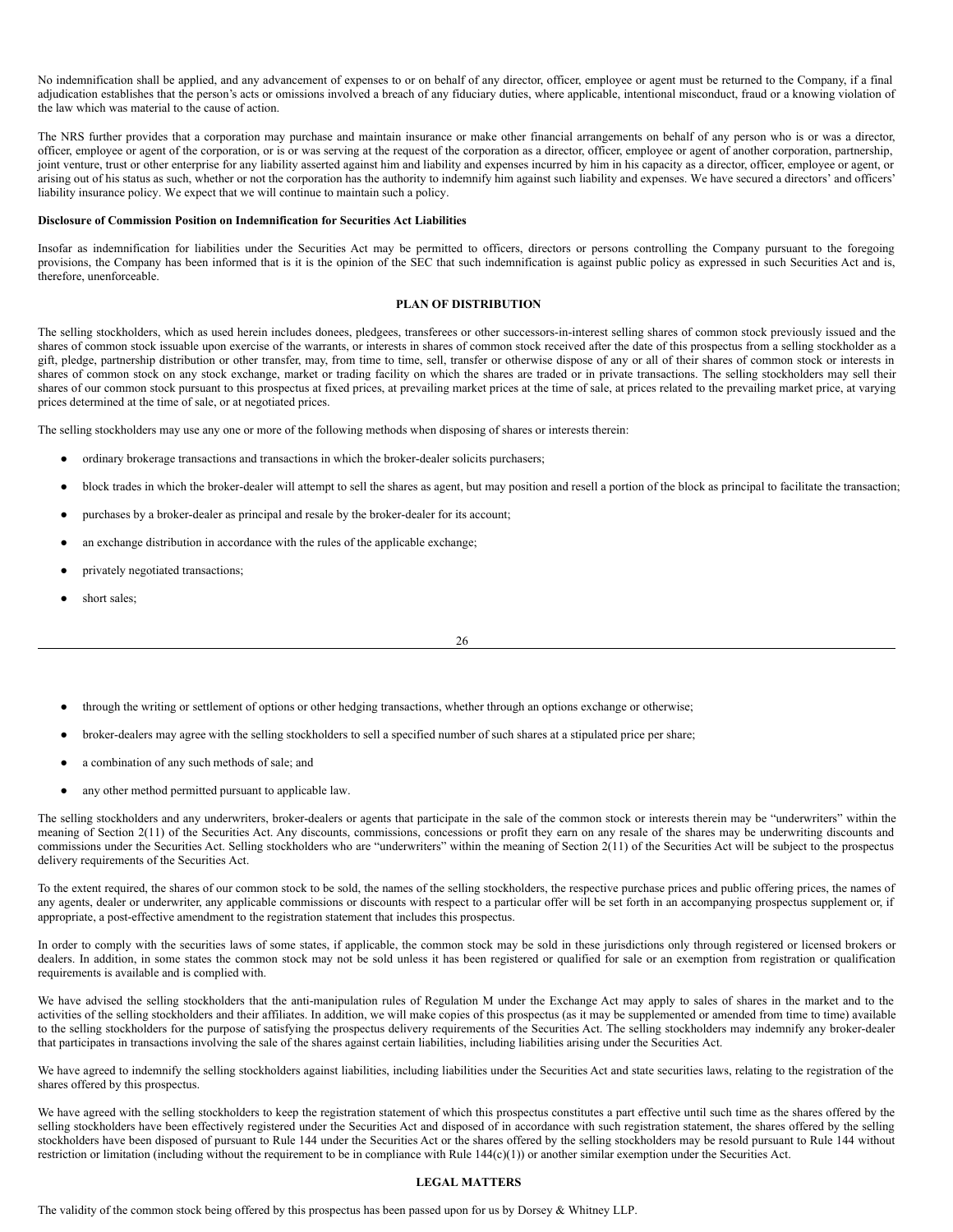## <span id="page-17-0"></span>**EXPERTS**

The audited consolidated financial statements of Assure Holdings Corp. and its subsidiaries, as of and for the years ended December 31, 2021 and 2020 included in this prospectus have been so included in reliance upon the report of Baker Tilly US LLP, independent registered public accountants, upon the authority of said firm as experts in accounting and auditing.

## <span id="page-17-1"></span>**DOCUMENTS INCORPORATED BY REFERENCE**

The SEC allows us to "incorporate by reference" information we file with the SEC. This means that we can disclose important information to you by referring you to those documents. Any information we reference in this manner is considered part of this prospectus. Information we file with the SEC after the date of this prospectus will automatically update and, to the extent inconsistent, supersede the information contained in this prospectus.

The following documents have been filed by us with the SEC, are specifically incorporated by reference into, and form an integral part of, this prospectus.

- (a) our Annual Report on [Form](https://www.sec.gov/ix?doc=/Archives/edgar/data/1798270/000155837022003471/ionm-20211231x10k.htm) 10-K for the fiscal year ended December 31, 2021, which report contains our audited consolidated financial statements and the notes thereto as of December 31, 2021 and 2020 and for the fiscal years ended December 31, 2021 and 2020, together with the auditors' report thereon and the related management's discussion and analysis of financial condition and results of operations for the fiscal years ended December 31, 2021 and 2020, as filed with the SEC on March 14, 2022;
- (b) our Current Report on  $\overline{Form 8-K}$  $\overline{Form 8-K}$  $\overline{Form 8-K}$  as filed with the SEC on April 20, 2022;
- (c) the description of the common stock contained in the registration statement on [Form](https://www.sec.gov/Archives/edgar/data/1798270/000155837021012261/tmb-20210907x8a12b.htm) 8-A of the Company filed with the SEC on September 7, 2021, including any amendment or report filed for purposes of updating such description; and
- (d) all other documents filed by us with the SEC under Sections 13(a), 13(c), 14 or 15(d) of the Exchange Act (excluding, unless otherwise provided therein or herein, information furnished pursuant to Item 2.02 and Item 7.01 on any Current Report on Form 8-K), after the date of this prospectus but before the end of the offering of the securities made by this prospectus.

We also hereby specifically incorporate by reference all filings by us pursuant to Sections 13(a), 13(c), 14 or 15(d) of the Exchange Act after the date of the filing of the initial registration statement on Form S-3 to which this prospectus relates and prior to effectiveness of such registration statement.

You may obtain copies of any of these documents by contacting us at the address and telephone number indicated below or by contacting the SEC as described below. You may request a copy of these documents, and any exhibits that have specifically been incorporated by reference as an exhibit in this prospectus, at no cost, by writing or telephoning to:

> ASSURE HOLDINGS CORP. 7887 East Belleview Avenue, Suite 500 Greenwood Village, Colorado 80111 Attention: Corporate Secretary Telephone: (720) 287-3093

> > 28

### <span id="page-17-2"></span>**WHERE YOU CAN FIND MORE INFORMATION**

We have filed with the SEC a registration statement on Form S-3 under the Securities Act relating to the offering of these securities. The registration statement, including the attached exhibits and schedules, contains additional relevant information about us and the securities. This prospectus does not contain all of the information set forth in the registration statement and the exhibits and schedules thereto. For further information respecting our company and the shares offered by this prospectus, you should refer to the registration statement, including the exhibits and schedules thereto.

We file annual, quarterly and other reports, proxy statements and other information with the SEC. Our Annual Report on Form 10-K, Quarterly Reports on Form 10-Q, and Current Reports on Form 8-K, including any amendments to those reports, and other information that we file with or furnish to the SEC pursuant to Section 13(a) or 15(d) of the Exchange Act can be accessed free of charge through the Internet. The SEC maintains an Internet site that contains reports, proxy and information statements, and other information regarding issuers that file electronically with the SEC at http://www.sec.gov. You may access the registration statement, of which this prospectus is a part, and the documents incorporated by reference herein, at the SEC's Internet site. You may also access these documents at the Company's website at www.assureneuromonitoring.com.

For further information about Assure, please visit our main corporate website located at www.assureneuromonitoring.com, or our Assure's profile on www.sedar.com ("**SEDAR**") or www.sec.gov. Information contained on these websites is not a part of this prospectus.

You should rely only on the information contained in this prospectus. We have not authorized anyone to provide you with different information. Therefore, if anyone gives you different or additional information, you should not rely on it. The information contained in this prospectus is correct as of its date. It may not continue to be **correct after this date.**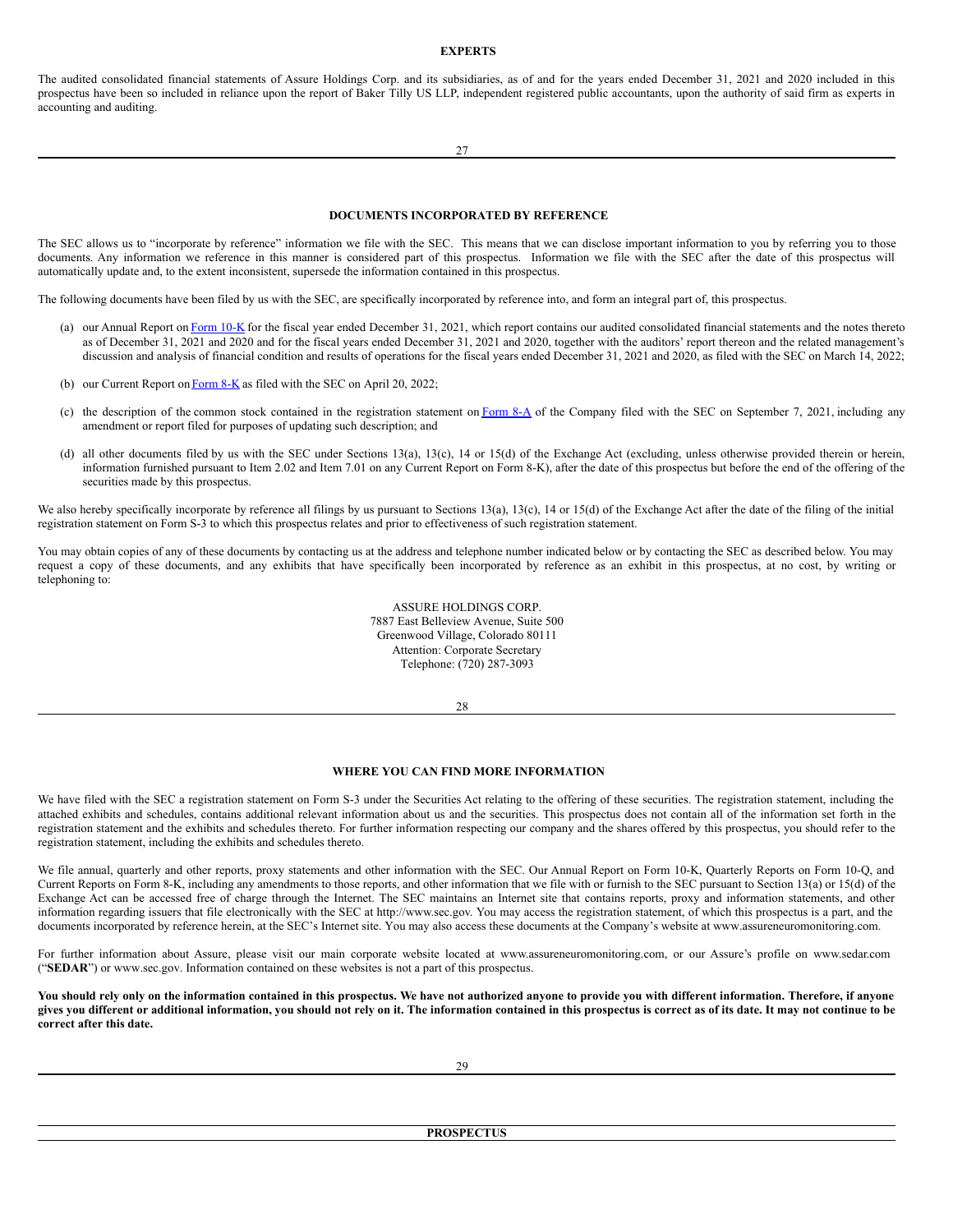

# **ASSURE HOLDINGS CORP.**

**Common Stock**

**May , 2022**

## **PART II**

## **INFORMATION NOT REQUIRED IN PROSPECTUS**

## **ITEM 14- OTHER EXPENSES OF ISSUANCE AND DISTRIBUTION**

|                                                     | Amount  |
|-----------------------------------------------------|---------|
| Securities and Exchange Commission Registration Fee | 4,255   |
| Legal Fees and Expenses                             | 100,000 |
| Accounting Fees and Expenses                        | 40,000  |
| Printing and Engraving Expenses                     |         |
| Miscellaneous Expenses                              | 20,000  |
| Total                                               | 164,255 |

#### **ITEM 15- INDEMNIFICATION OF DIRECTORS AND OFFICERS**

The NRS empower us to indemnify our directors and officers against expenses relating to certain actions, suits or proceedings as provided for therein. In order for such indemnification to be available, the applicable director or officer must not have acted in a manner that constituted a breach of his or her fiduciary duties and involved intentional misconduct, fraud or a knowing violation of law, or must have acted in good faith and reasonably believed that his or her conduct was in, or not opposed to, our best interests. In the event of a criminal action, the applicable director or officer must not have had reasonable cause to believe his or her conduct was unlawful.

Pursuant to our articles, we may indemnify each of our present and future directors, officers, employees or agents who becomes a party or is threatened to be made a party to any suit or proceeding, whether pending, completed or merely threatened, and whether said suit or proceeding is civil, criminal, administrative, investigative, or otherwise, except an action by or in the right of the Company, by reason of the fact that he is or was a director, officer, employee, or agent of the Company, or is or was serving at the request of the Company as a director, officer, employee, or agent of another corporation, partnership, joint venture, trust, or other enterprise, against expenses, including, but not limited to, attorneys' fees, judgments, fines, and amounts paid in settlement actually and reasonably incurred by him in connection with the action, suit, proceeding or settlement, provided such person acted in good faith and in a manner which he reasonably believed to be in or not opposed to the best interest of the Company, and, with respect to any criminal action or proceeding, had no reasonable cause to believe his conduct was unlawful.

The expenses of directors, officers, employees or agents of the Company incurred in defending a civil or criminal action, suit, or proceeding may be paid by the Company as they are incurred and in advance of the final disposition of the action, suit, or proceeding, if and only if the director, officer, employee or agent undertakes to repay said expenses to the Company if it is ultimately determined by a court of competent jurisdiction, after exhaustion of all appeals therefrom, that he is not entitled to be indemnified by the corporation.

No indemnification shall be applied, and any advancement of expenses to or on behalf of any director, officer, employee or agent must be returned to the Company, if a final adjudication establishes that the person's acts or omissions involved a breach of any fiduciary duties, where applicable, intentional misconduct, fraud or a knowing violation of the law which was material to the cause of action.

The NRS further provides that a corporation may purchase and maintain insurance or make other financial arrangements on behalf of any person who is or was a director, officer, employee or agent of the corporation, or is or was serving at the request of the corporation as a director, officer, employee or agent of another corporation, partnership, joint venture, trust or other enterprise for any liability asserted against him and liability and expenses incurred by him in his capacity as a director, officer, employee or agent, or arising out of his status as such, whether or not the corporation has the authority to indemnify him against such liability and expenses. We have secured a directors' and officers' liability insurance policy. We expect that we will continue to maintain such a policy.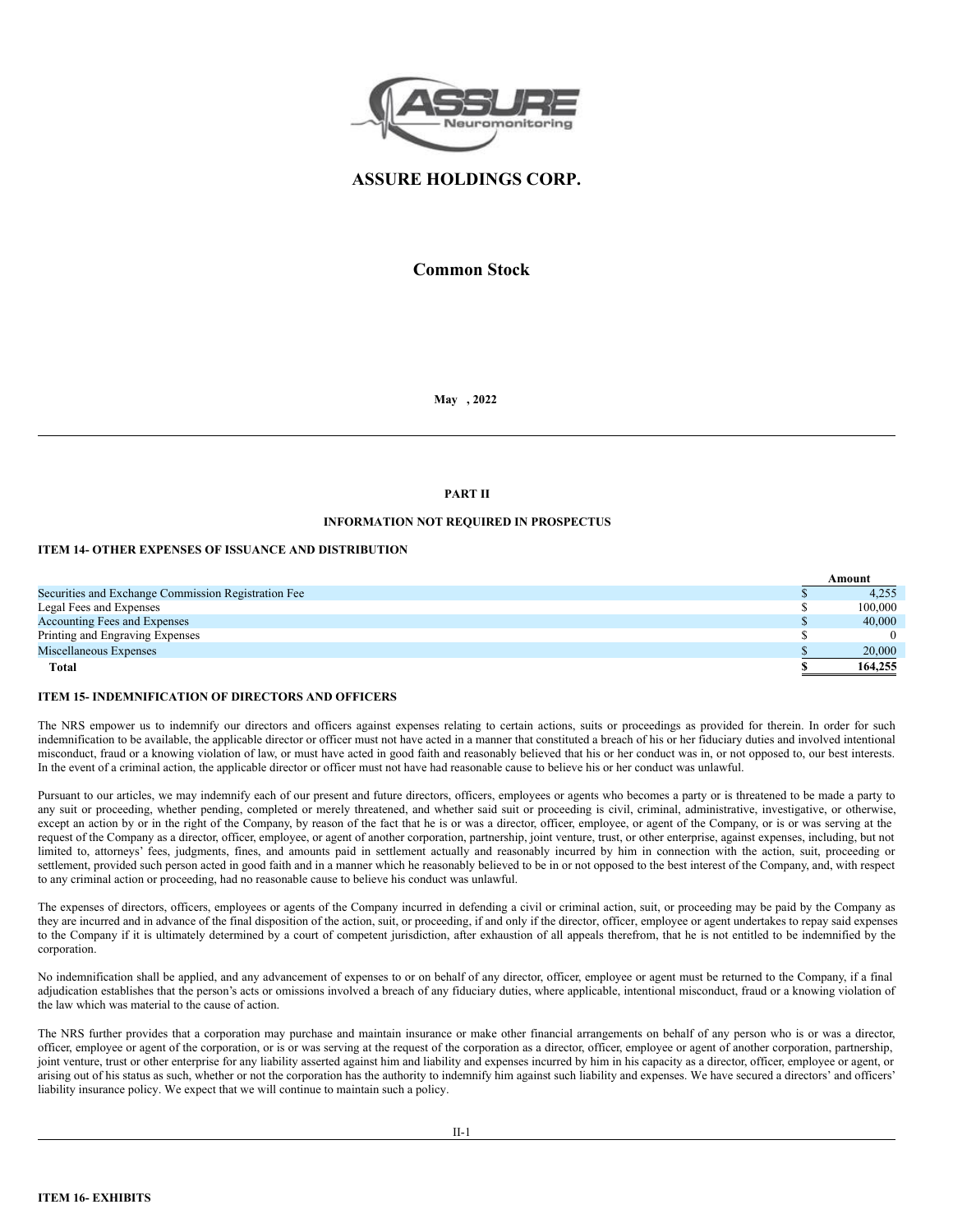(a) Exhibits.

See the Exhibit Index.

(b) Financial Statement Schedules.

None.

(c) Reports, Opinions and Appraisals.

None.

## **ITEM 17- UNDERTAKINGS**

The undersigned registrant hereby undertakes:

(1) To file, during any period in which offers or sales are being made, a post-effective amendment to this registration statement:

(i) To include any prospectus required by Section  $10(a)(3)$  of the Securities Act;

(ii) To reflect in the prospectus any facts or events arising after the effective date of the registration statement (or the most recent post-effective amendment thereof) which, individually or in the aggregate, represent a fundamental change in the information set forth in the registration statement. Notwithstanding the foregoing, any increase or decrease in volume of securities offered (if the total dollar value of securities offered would not exceed that which was registered) and any deviation from the low or high end of the estimated maximum offering range may be reflected in the form of prospectus filed with the Commission pursuant to Rule 424(b) if, in the aggregate, the changes in volume and price represent no more than 20 percent change in the maximum aggregate offering price set forth in the "Calculation of Registration Fee" table in the effective registration statement;

(iii) To include any material information with respect to the plan of distribution not previously disclosed in the registration statement or any material change to such information in the registration statement;

*provided, however*, that the undertakings set forth in paragraphs (1)(i), (1)(ii) and (1)(iii) above do not apply if the registration statement is on Form S-3 and the information required to be included in a post-effective amendment by those paragraphs is contained in reports filed with or furnished to the Commission by the registrant pursuant to Section 13 or Section 15(d) of the Exchange Act that are incorporated by reference in the registration statements or is contained in a form of prospectus filed pursuant to Rule 424(b) that is part of the registration statement.

(2) That, for the purpose of determining any liability under the Securities Act, each such post-effective amendment shall be deemed to be a new registration statement relating to the securities offered therein, and the offering of such securities at that time shall be deemed to be the initial *bona fide* offering thereof.

(3) To remove from registration by means of a post-effective amendment any of the securities being registered which remain unsold at the termination of the offering.

(4) That, for the purpose of determining liability under the Securities Act to any purchaser:

- (i) If the registrant is relying on Rule 430B (§230.430B of this chapter):
	- (A) Each prospectus filed by the registrant pursuant to Rule 424(b)(3) shall be deemed to be part of the registration statement as of the date the filed prospectus was deemed part of and included in the registration statement; and

II-2

- (B) Each prospectus required to be filed pursuant to Rule  $424(b)(2)$ , (b)(5), or (b)(7) as part of a registration statement in reliance on Rule 430B relating to an offering made pursuant to Rule  $415(a)(1)(i)$ , (vii), or (x) for the purpose of providing the information required by section 10(a) of the Securities Act shall be deemed to be part of and included in the registration statement as of the earlier of the date such form of prospectus is first used after effectiveness or the date of the first contract of sale of securities in the offering described in the prospectus. As provided in Rule 430B, for liability purposes of the issuer and any person that is at that date an underwriter, such date shall be deemed to be a new effective date of the registration statement relating to the securities in the registration statement to which that prospectus relates, and the offering of such securities at that time shall be deemed to be the initial bona fide offering thereof. *Provided, however*, that no statement made in a registration statement or prospectus that is part of the registration statement or made in a document incorporated or deemed incorporated by reference into the registration statement or prospectus that is part of the registration statement will, as to a purchaser with a time of contract of sale prior to such effective date, supersede or modify any statement that was made in the registration statement or prospectus that was part of the registration statement or made in any such document immediately prior to such effective date.
- (ii) Each prospectus filed pursuant to Rule 424(b) as part of a registration statement relating to an offering, other than registration statements relying on Rule 430B or other than prospectuses filed in reliance on Rule 430A, shall be deemed to be part of and included in the registration statement as of the date it is first used after effectiveness. *Provided, however*, that no statement made in a registration statement or prospectus that is part of the registration statement or made in a document incorporated or deemed incorporated by reference into the registration statement or prospectus that is part of the registration statement will, as to a purchaser with a time of contract of sale prior to such first use, supersede or modify any statement that was made in the registration statement or prospectus that was part of the registration statement or made in any such document immediately prior to such date of first use.

(b) The undersigned registrant hereby undertakes that, for purposes of determining any liability under the Securities Act, each filing of the registrant's annual report pursuant to section 13(a) or section 15(d) of the Securities Exchange Act (and, where applicable, each filing of an employee benefit plan's annual report pursuant to section 15(d) of the Securities Exchange Act) that is incorporated by reference in the registration statement shall be deemed to be a new registration statement relating to the securities offered therein, and the offering of such securities at that time shall be deemed to be the initial bona fide offering thereof.

(c) Insofar as indemnification for liabilities arising under the Securities Act may be permitted to directors, officers and controlling persons of the registrant pursuant to the foregoing provisions, or otherwise, the registrant has been advised that in the opinion of the Securities and Exchange Commission such indemnification is against public policy as expressed in the Act and is, therefore, unenforceable. In the event that a claim for indemnification against such liabilities (other than the payment by the registrant of expenses incurred or paid by a director, officer or controlling person of the registrant in the successful defense of any action, suit or proceeding) is asserted by such director, officer or controlling person in connection with the securities being registered, the registrant will, unless in the opinion of its counsel the matter has been settled by controlling precedent, submit to a court of appropriate jurisdiction the question whether such indemnification by it is against public policy as expressed in the Act and will be governed by the final adjudication of such issue.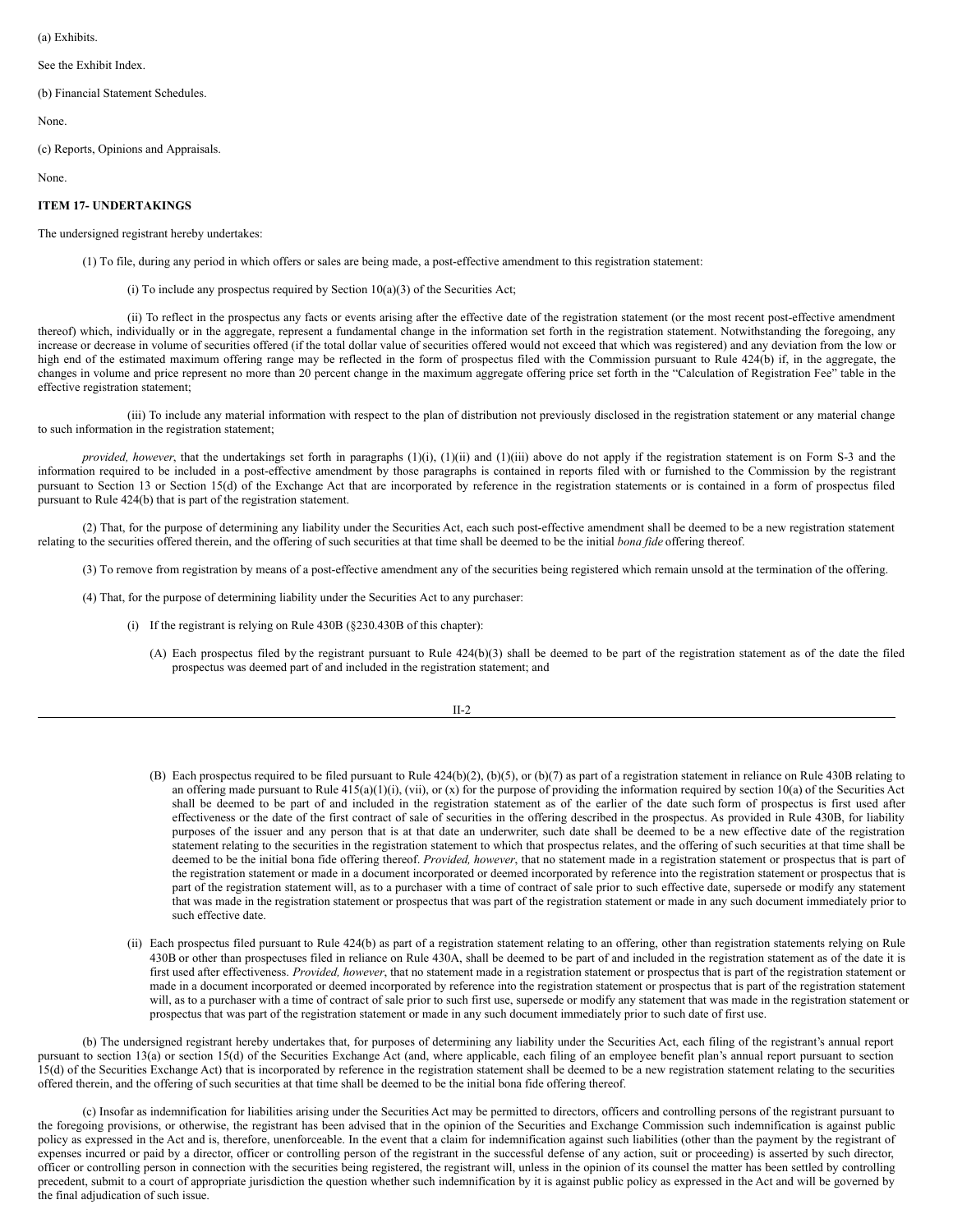## **SIGNATURES**

In accordance with the requirements of the Securities Act, as amended, the registrant certifies that it has reasonable grounds to believe that it meets all the requirements of filing on Form S-3 and has authorized this registration statement to be signed on its behalf by the undersigned, in the city of Denver, Colorado on May 6, 2022.

## **ASSURE HOLDINGS CORP.**

By: /s/ John Farlinger

Name: John Farlinger

Title: Executive Chairperson and Chief Executive Officer

## **POWER OF ATTORNEY**

Pursuant to the requirements of the Securities Act, as amended, this Registration Statement has been signed by the following persons in the capacities and on the dates indicated.

| Signature                                                                           | <b>Title</b>                                                                                                | Date        |
|-------------------------------------------------------------------------------------|-------------------------------------------------------------------------------------------------------------|-------------|
| /s/ John Farlinger<br>John Farlinger                                                | Executive Chairperson and<br>Chief Executive Officer (Principal Executive Officer)                          | May 6, 2022 |
| /s/ John Price<br>John Price                                                        | Chief Financial Officer and<br>Principal Accounting Officer<br>(Principal Financial and Accounting Officer) | May 6, 2022 |
| /s/ Preston Parsons*<br>Preston Parsons                                             | Director and Founder                                                                                        | May 6, 2022 |
| /s/ Martin Burian*<br>Martin Burian                                                 | Director                                                                                                    | May 6, 2022 |
| /s/ Christopher Rumana*<br>Christopher Rumana                                       | Director                                                                                                    | May 6, 2022 |
| /s/ Steven Summer*<br>Steven Summer                                                 | Director                                                                                                    | May 6, 2022 |
| /s/ John Flood*<br>John Flood                                                       | Director                                                                                                    | May 6, 2022 |
| * By: /s/ John Farlinger<br>John Farlinger<br>Attorney-in-Fact<br>Date: May 6, 2022 |                                                                                                             |             |

II-4

## **EXHIBIT INDEX**

| <b>Exhibit</b><br><b>Number</b> | <b>Description</b>                                                                                                                                                                                                               |
|---------------------------------|----------------------------------------------------------------------------------------------------------------------------------------------------------------------------------------------------------------------------------|
| 3.1                             | Articles of Incorporation of Montreux Capital Corp. dated May 15, 2017 (incorporated by reference to Exhibit 3.1 to the Company's Form S-1 filed with the<br>SEC on December 30, 2020)                                           |
| 3.2                             | Articles of Domestication (from British Columbia to State of Nevada) dated May 15, 2017 (incorporated by reference to Exhibit 3.2 to the Company's Form S-1<br>filed with the SEC on December 30, 2020)                          |
| 3.3                             | Certificate of Amendment to Articles of Incorporation (Name Change) of Montreux Capital Corp. dated May 17, 2017 (incorporated by reference to Exhibit 3.3<br>to the Company's Form S-1 filed with the SEC on December 30, 2020) |
| 3.4                             | Bylaws of Assure Holdings Corp. (incorporated by reference to Exhibit 3.4 to the Company's Form S-1 filed with the SEC on December 30, 2020)                                                                                     |
| 3.5                             | Certificate of Change (incorporated by reference to Exhibit 3.1 to the Company's Form 8-K filed with the SEC on September 3, 2021)                                                                                               |
| 3.6                             | Amendment No.1 to the Bylaws (incorporated by reference to Exhibit 3.2 to the Company's Form 8-K filed with the SEC on September 3, 2021)                                                                                        |
| 3.7                             | Amendment No. 2 to the Bylaws (incorporated by reference to Exhibit 3.1 to the Company's Form 8-K filed with the SEC on November 9, 2021)                                                                                        |
| 3.8                             | Amended and Restated Bylaws of Assure Holdings Corp. (incorporated by reference to Exhibit 3.8 to the Company's 10-O filed with the SEC on November 15,<br>2021)                                                                 |
| 3.9                             | Amended Articles of Incorporation of Assure Holdings Corp. (incorporated by reference to Exhibit 3.9 to the Company's 10-O filed with the SEC on November<br>15, 2021                                                            |
| 5.1                             | Opinion of Dorsey & Whitney LLP (incorporated by reference to Exhibit 5.1 to the Company's Form S-1 filed with the SEC on December 30, 2020)                                                                                     |
| 5.2                             | Opinion of Dorsey & Whitney LLP (incorporated by reference to Exhibit 5.1 to the Company's Form S-1 filed with the SEC on December 30, 2021)                                                                                     |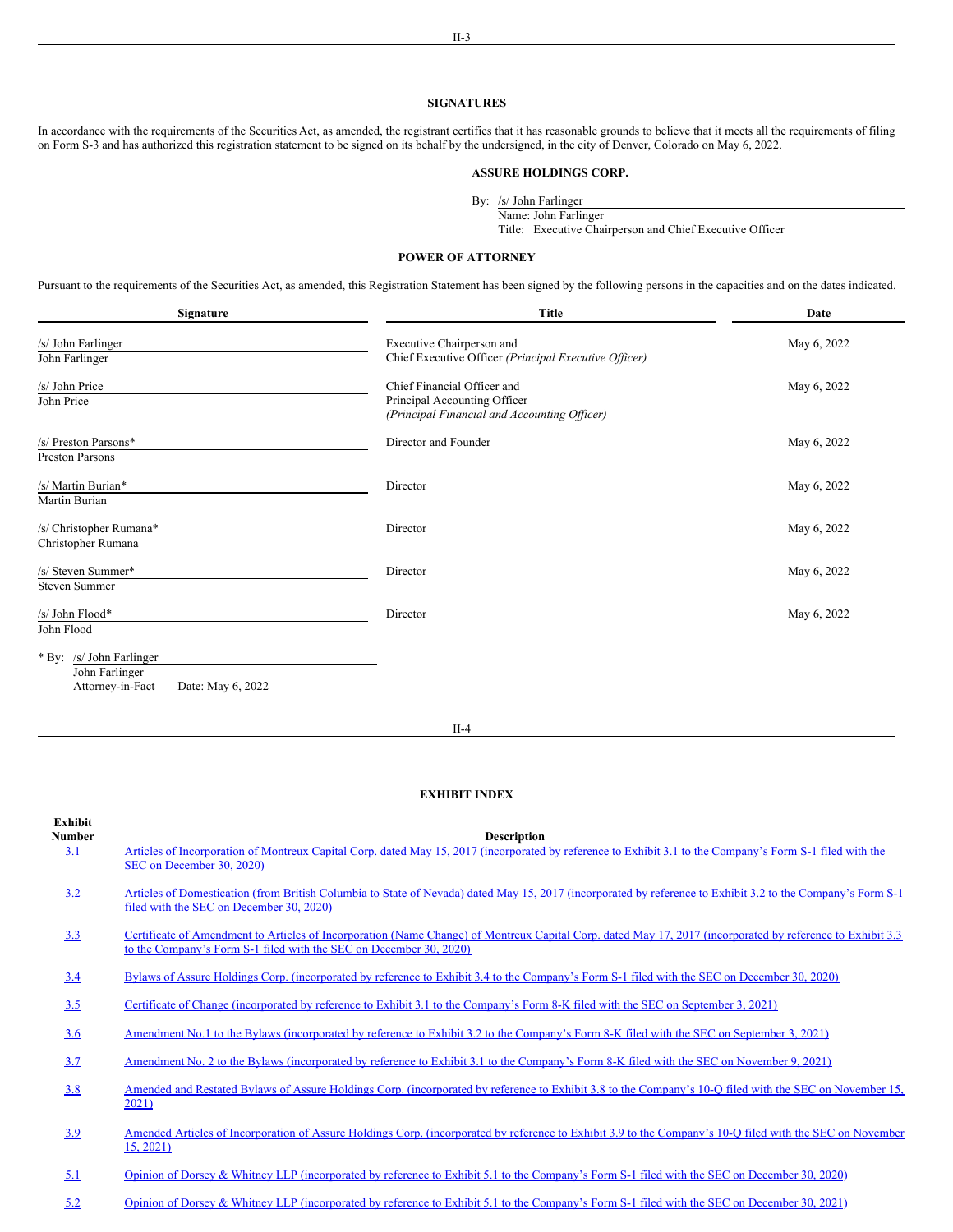- 23.1 Consent of Dorsey & Whitney LLP (included in **[Exhibits](http://www.sec.gov/Archives/edgar/data/1798270/000110465920140598/tm2037695d2_ex5-1.htm) 5.1** and [5.2](http://www.sec.gov/Archives/edgar/data/1798270/000110465921154682/ionm-20211220xex5d1.htm))
- [23.2](#page-22-0) \* [Consent](#page-22-0) of Baker Tilly US, LLP
- [24.1](https://www.sec.gov/Archives/edgar/data/1798270/000110465920140598/tm2037695-1_s1.htm) Power of Attorney [\(incorporated](https://www.sec.gov/Archives/edgar/data/1798270/000110465920140598/tm2037695-1_s1.htm) by reference to the signature page to the Company's registration statement Form S-1 filed on December 30, 2021)
- [107](#page-23-0) \* [Filing](#page-23-0) Fees Table
- \* Filed herewith.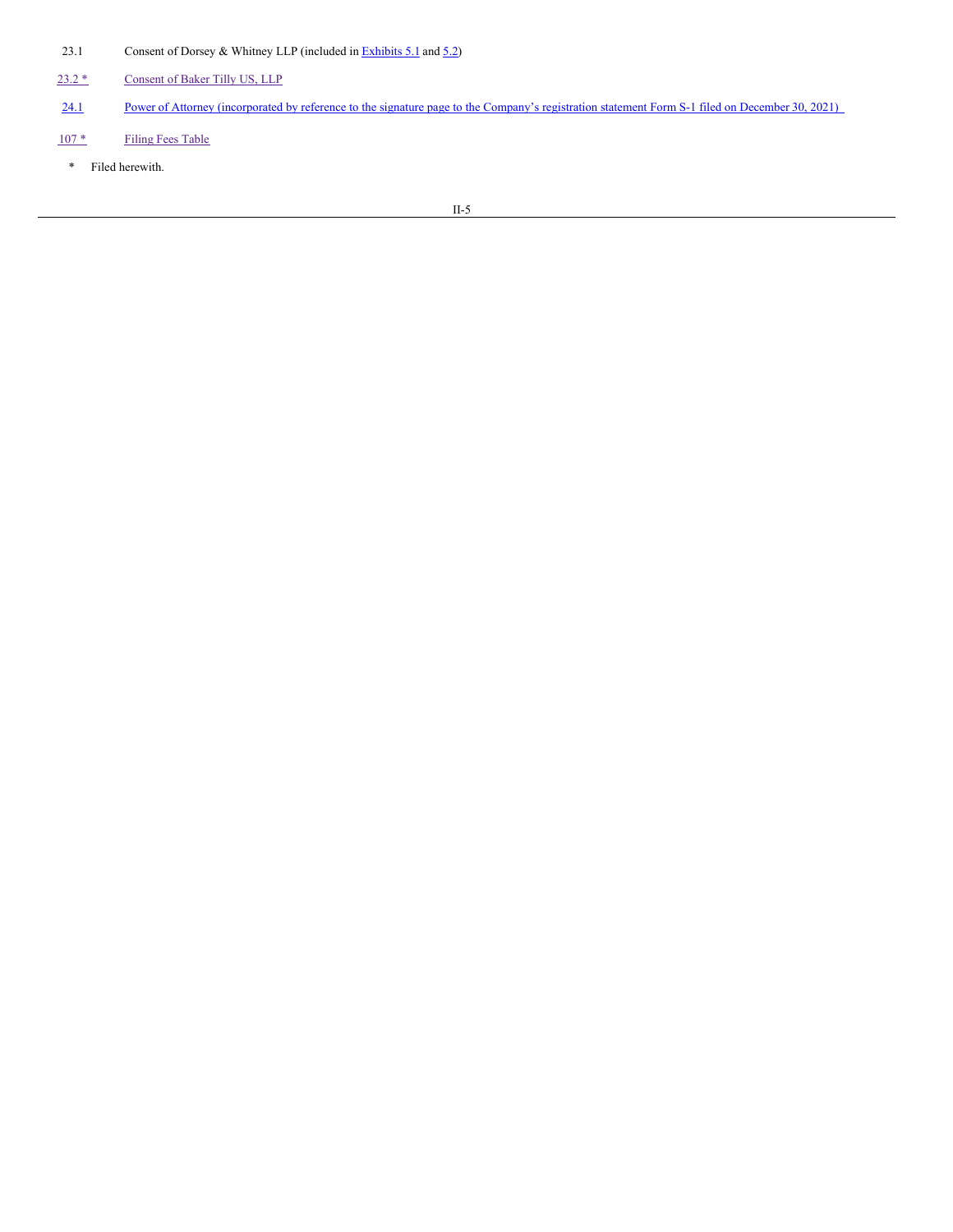

Baker Tilly US, LLP 18500 Von Karman Avenue, 10th Flr. Irvine, CA 92612 United States of America

T: +1 (949) 222-2999 F: +1 (949) 222-2289

bakertilly.com

## **Consent of Independent Registered Public Accounting Firm**

<span id="page-22-0"></span>We consent to the use in this Post-Effective Amendment on Form S-3 to Form S-1 filed on May 6, 2022 of Assure Holdings Corp. of our report dated March 11, 2022 relating to the consolidated financial statements of Assure Holdings Corp., incorporated by reference in the Prospectus, which is part of this Registration Statement.

We also consent to the reference to our firm under the heading "Experts".

**BAKER TILLY US, LLP**

Baker Tilly US, LLP

Irvine, California May 6, 2022

Baker Tilly US, LLP, trading as Baker Tilly, is a member of the global network of Baker Tilly International Ltd., the members of which are separate and independent legal entities. © 2022 Baker Tilly US, LLP